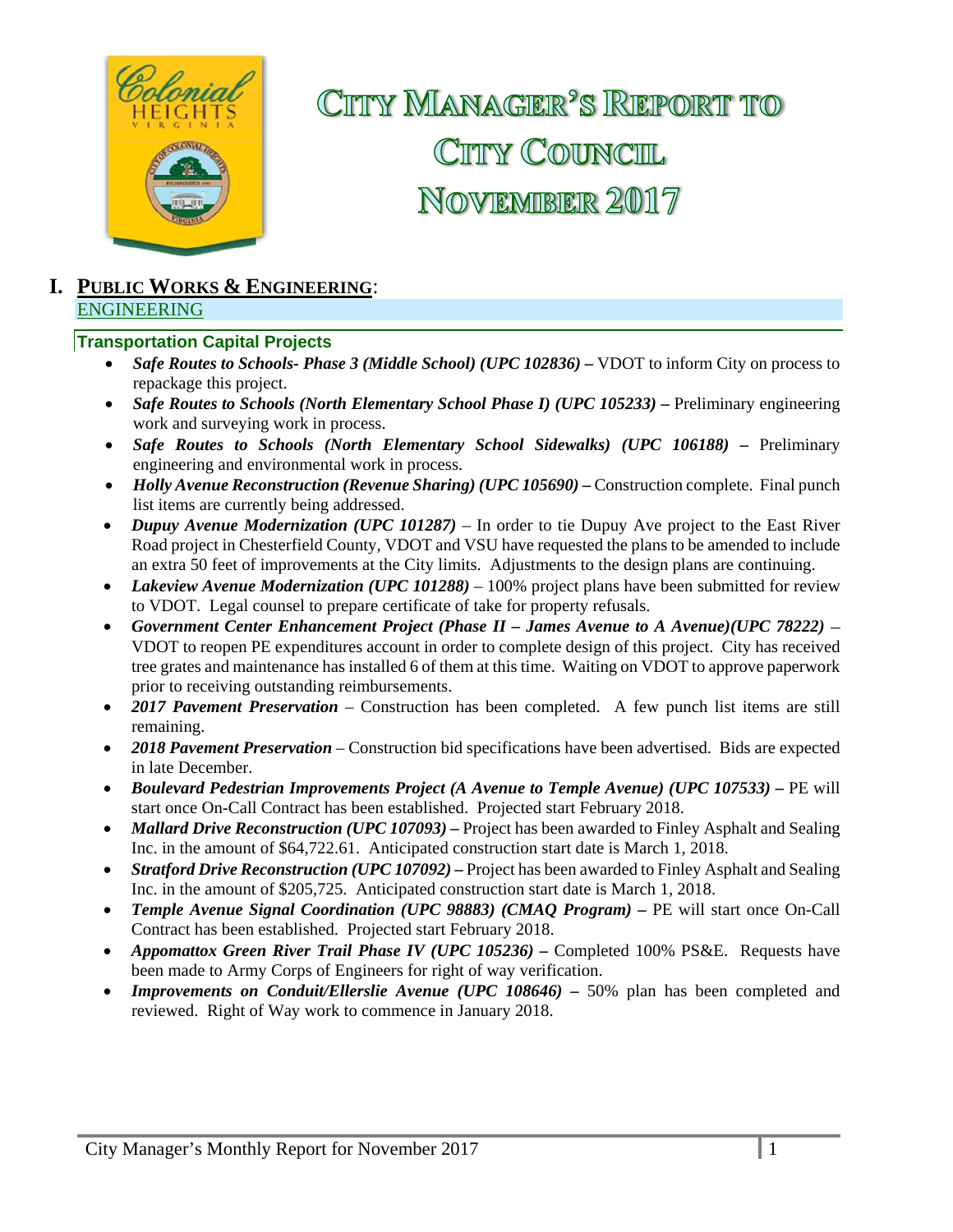## **I. PUBLIC WORKS & ENGINEERING** (CONTINUED):

### **Utilities Capital Projects**

- **Lakeview Avenue Water and Sewer Replacement**  Design in process.
- **Dupuy Avenue Water and Sewer Replacement**  Design in process.
- **Richmond Avenue Sewer Repair**  Perkinson awarded project for \$20,000. Work to finish early December.
- **Nantucket Drainage** Design in process.
- **Hemlock Drainage** Design in process.
- **Hrouda Pump Station –** Being re-advertised due to receiving no responses to first advertisement for construction bids.

### **Development Plan Reviews**

- **North Elementary School Addition** Final plan (5th submittal) submitted and reviewed. Plans approved 11-20-17.
- **Roslyn Farm Office Lot #12** Final Plan (3rd submittal) submitted on 10/6. Plan reviewed and commend sent to developer's agent.
- **Precision Cell** Final Plan (3<sup>nd</sup> submittal) submitted and reviewed. Comments sent to developer's agent.
- **Kroger** Final demo plan submitted and reviewed. Plan approved on 11-2-17
- **A.B. Cook Farm Boundary Adjustment Plat** Final Plat submitted and reviewed. Plat approved 11- 14-17. Plat recorded 11-15-17
- **Conduit and Ellerslie Signal Replacement**  50% Plan submitted and reviewed. Comments sent to consultant on 11-22-17.
- **Dellwood Lot Line Vacation** Preliminary Plat submitted and reviewed. Comments sent to Planning Department on 11-20-17.
- Longhorn Steakhouse  $-2^{nd}$  version of Final Plan submitted 11-28-17.

### **Right-of-Way Permits**

Issued five (5) permits and closed one (1) permit for the month.

### **OPERATIONS AND MAINTENANCE**

### **Traffic Operations**

- Replaced/maintained signals, signs, markings and street lighting 94 locations.
- Performed preventative maintenance 4 locations.

### **Vegetation**

- Removed litter from (17) locations, responded to (01) litter miscellaneous and to (04) dead animal requests.
- Cut grass/trimmed at (04) locations.
- Trimmed tree limbs/bushes at (01) location and responded tree miscellaneous request at (02) locations.

### **Recycling Center**

 240 citizens used the Recycling Center to dispose of Category 1 Materials, brush, metal products and other recyclable materials.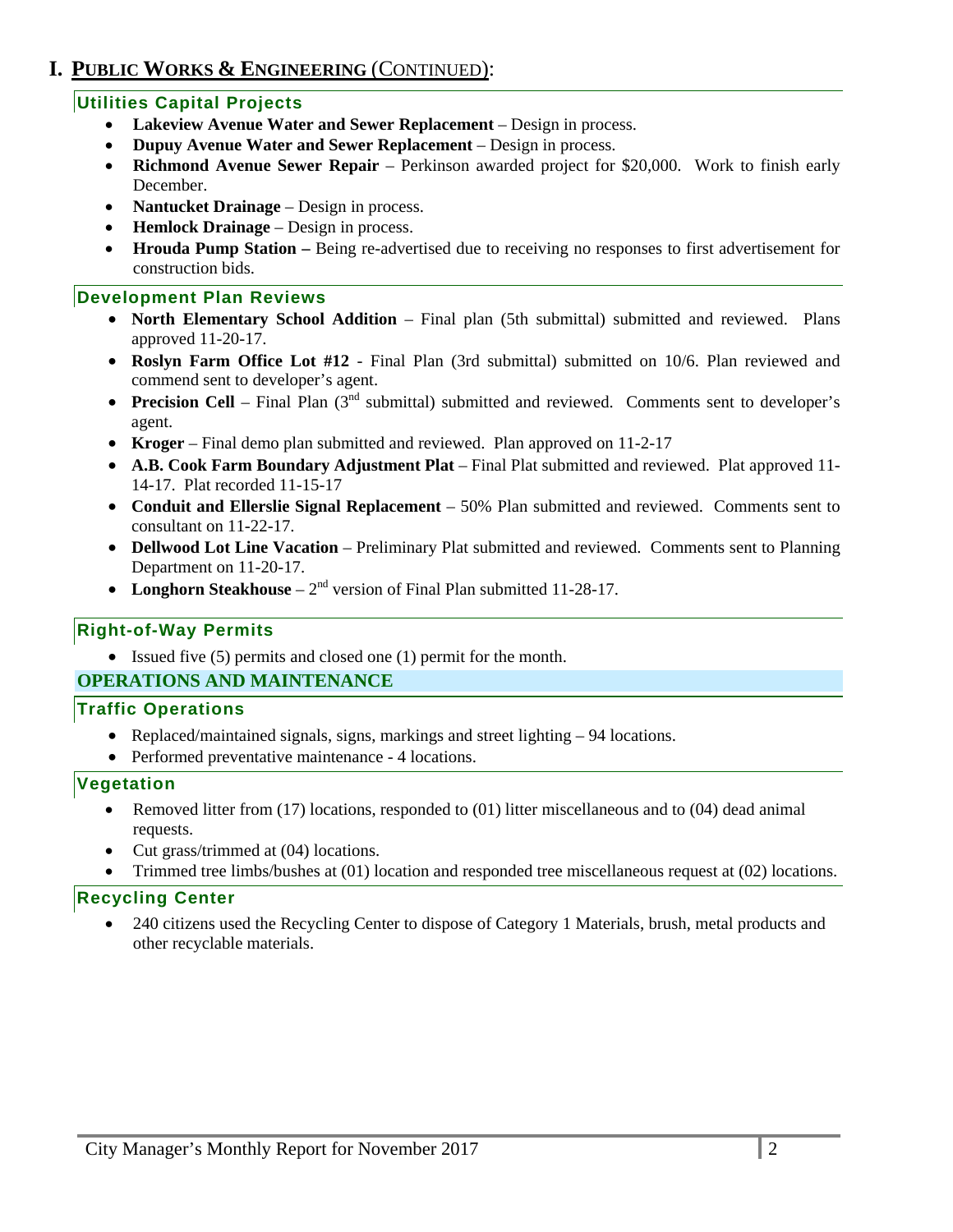## **I. PUBLIC WORKS & ENGINEERING** (CONTINUED):

### **Storm Water and Drainage**

- Cleaned (35) catch basins/curb inlets, (05) drop Inlets, (02) outfalls, (03) Curb and Gutters and responded to drainage miscellaneous requests at (03) locations.
- Repaired a storm sewer pipe at (01) location.
- Installed (6) tree grates around trees on Boulevard between James and Highland Avenues.
- Sweeper collected (16) cubic yards of debris from (03) streets.
- Leaf season began on November  $14<sup>th</sup>$ ; City's crews collected (624) cubic yards from Areas 1 and 2 and responded to leaf miscellaneous at (02) locations.
- Assisted Traffic Engineering in setting up message board for the Parade on December 05, 2017 and removing old sign base from the Old Courthouse.

### **Transportation**

- Placed Asphalt in (03) potholes, (02) utility cuts, (01) asphalt breaking up and responded to (01) miscellaneous request.
- Removed (08) dump truck loads of construction debris from Public Waste Complex to Old Landfill Area 6.
- Continued to clean and perform preventative maintenance/repairs on City's vehicles and Equipment.

### **Wastewater Utility**

- Responded to (16) sewer backups and responded to (06) sewer miscellaneous requests.
- Used camera in sewer line to determine problem area at (07) locations.
- Repaired main sewer line at (01) location and sewer lateral at (02) locations.
- Installed sewer cleanout at  $(02)$  locations and repaired a cleanout top at  $(01)$  location.
- Flushed sewer main line at (01) location.
- Responded to sewer roaches at (01) location.
- Removed debris from pumps 1 and 2 twice and responded to an alarm after hours at the Main Pump Station.
- Cleaned all floats, replaced cut-off float and removed debris from wet well at C&B Pump Station.
- Cleaned floats and pumps to stop short cycling at Hillcrest Pump Station.
- Continue monitoring all pump stations and methane pump daily

### **Water Utility**

- Replaced (07) meters, meter box at (05) locations, meter setter at (02) locations, meter pigtail at (04) locations, meter riser at (02) locations and responded to (02) water miscellaneous requests.
- Repaired a water service line break at (03) locations and a meter leak at (01) location.
- Re-set a meter at (01) location that was pulled for non-payment.
- Disconnected and pulled meter at (01) location due to house being demolished.
- Turned water service on/off at (03) locations.
- Replaced a valve box cover at  $(01)$  location.
- Repaired sump pump at Shepard Stadium Water Tower.
- Backflow/Cross Connection Technician conducted (28) surveys, (27) completed and (01) incomplete.
- Collected weekly routine water samples, performed THM's and HAA's that were sent to Appomattox River Water Authority's (ARWA) for testing.
- Continue testing for chlorine at the dead end of Wildwood (02) times a week.
- Fire Hydrant flushing completed.
- 811 (formerly Miss Utility) locating required (204) man-hours.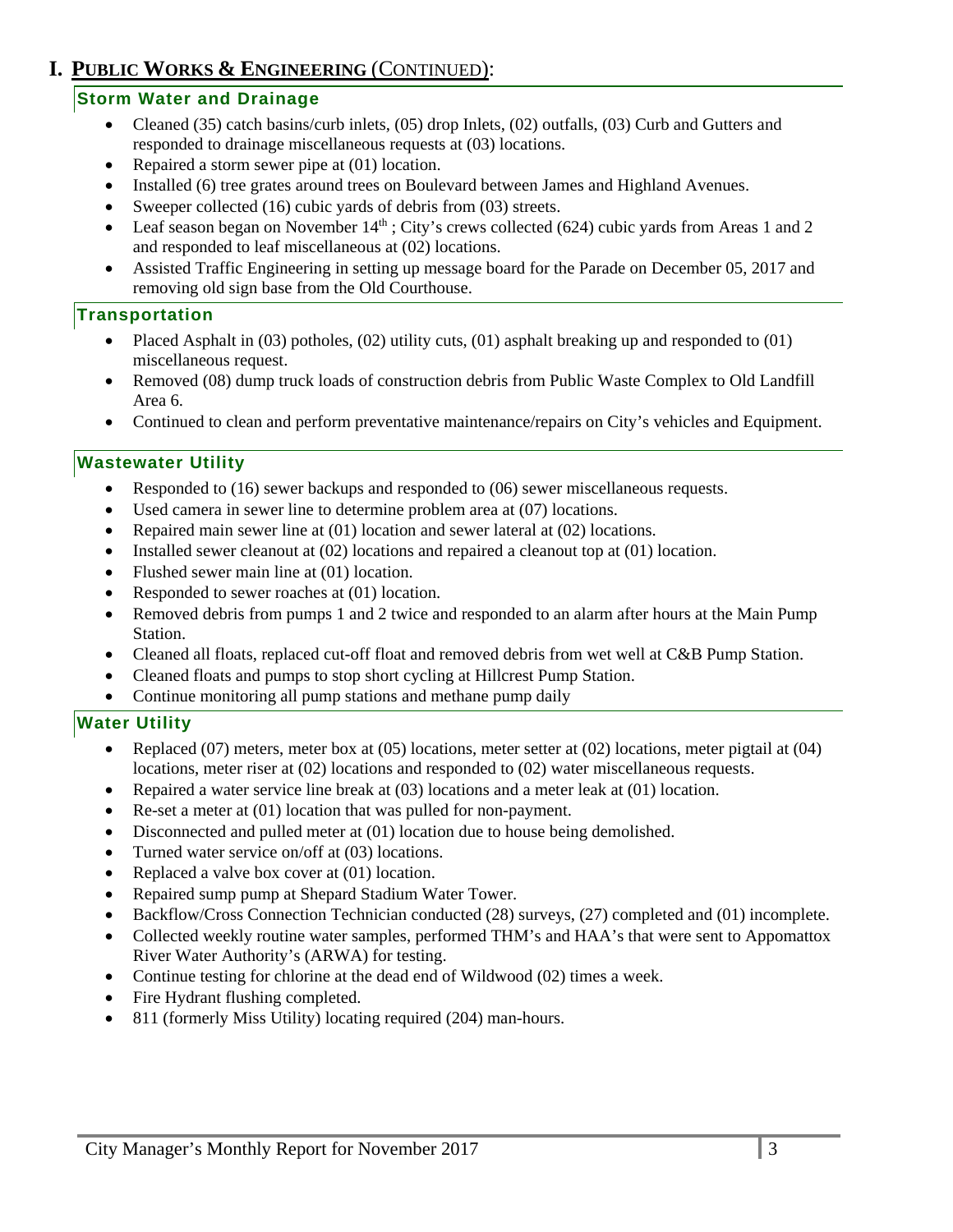## **II. PLANNING & COMMUNITY DEVELOPMENT DEPARTMENT**:

During the month of November, the Department was still in transition in regards to staffing.

- At the beginning of the month, Mr. Tommy "TJ" Geathers was hired as one of the two parttime Code Enforcement Inspector positions. Mr. Geathers' previous experience includes the Army and National Guard, and he currently works full-time at night at Fort Lee as an instructor. Prior to this role, he worked part-time for City of Hopewell's Senior Transportation Program.
- In the middle of the month, our Code Enforcement Inspector Mr. Greg Orr transitioned into the role of Senior Building Inspector. Mr. Greg Orr has 15+ years of building inspection experience in both the public and private sectors. He has worked as the Code Enforcement Inspection for the city since 2015 and during that time he has assisted the Building Official with building inspections as a supplementary role. He will continue playing double duty with buildings inspections and code enforcement until the part-time Code Enforcement Inspector position is filled.
- The department continues to utilize a temporary staff member, Phyllis Cheely, who was brought on from Human Resources' identified administrative assistant pool.

The department shows another productive month in all divisions. As you will see below, all divisions continue to provide professional service in an effort to reach the department's mission, vision, and goals.

## Planning & Community Development

The following are highlights of the work performed by the planning and zoning division:

- Ordinance No 17-25; which defines a mobile food unit and allows up to three mobile food units at private farmers' markets and Ordinance No 17-26; regarding the type of cover used to shield an inoperable vehicle from view both were given a second reading at the November City Council meeting.
- For development review, staff completed the final site plan review of Precision Cell.
- For CDBG, staff conducted site visits to grant recipients for project kick-off, which includes developing a scope of work and collecting documentation for the environmental review process. Additionally, they prepared and submitted documentation for each site to Department of Historic Review.
- The division also continues to review zoning, sign and fence permits, answer zoning questions, answer inquiries from citizens and businesses, meet with residential and commercial developers or residents pertaining to parcels with flood plain and RPA issues, attend various meetings internally and externally, and other various daily activities.

## Code Enforcement

- The code enforcement division saw a slight decrease in inspections in comparison to November 2016, completing over 2,400 inspections to this point.
- It is important to note that Trailer violations are up 15% YTD and Trash/Debris violations are up 50% YTD in comparison to November 2016. The division continues proactive enforcement of city property maintenance and zoning violations.
- There has been a consolidated effort to educate the new staff members of the proper documentation process to remediate property maintenance issues with property owners.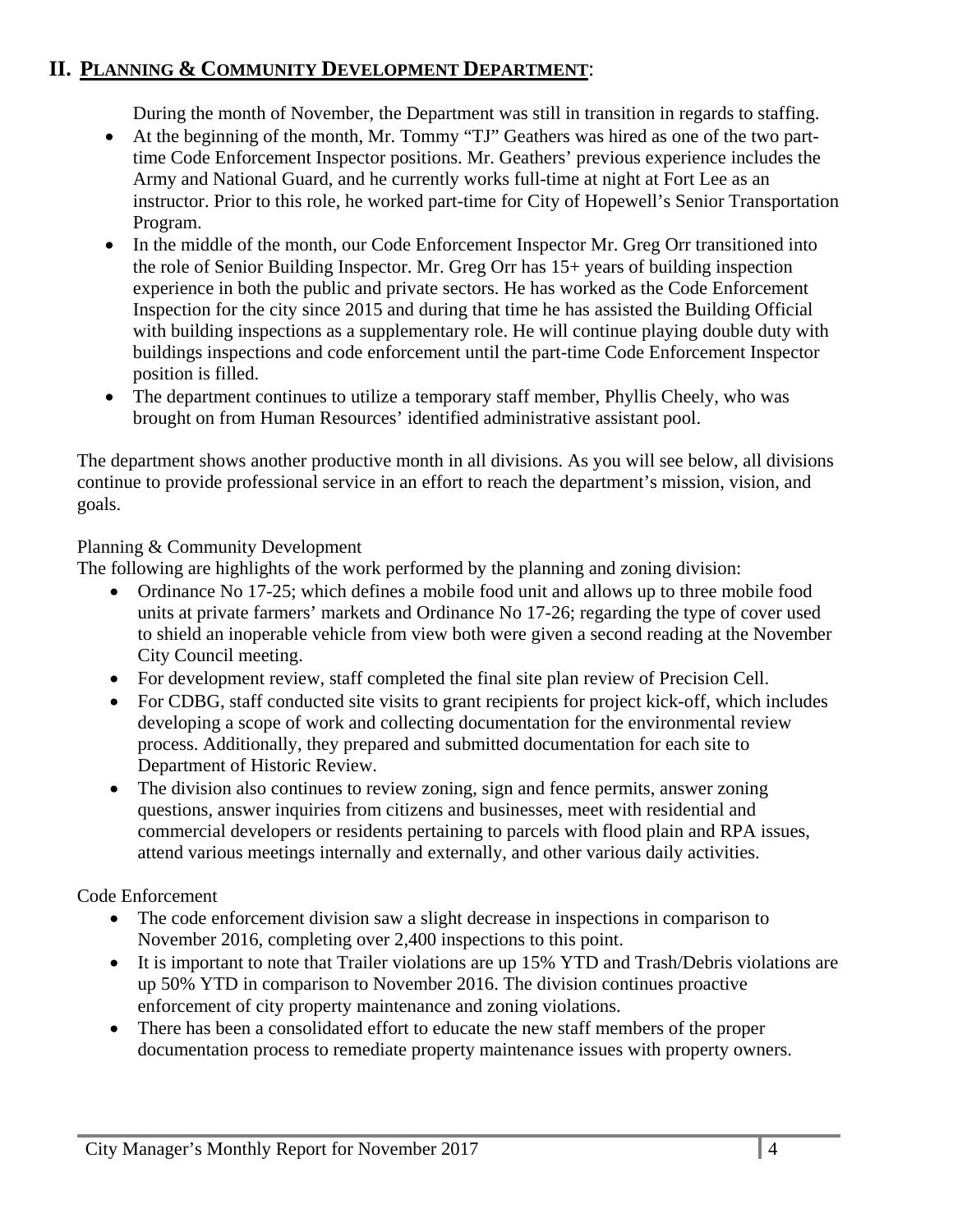# **II. PLANNING & COMMUNITY DEVELOPMENT DEPARTMENT (**CONTINUED**)**:

Building Inspections

- The building inspections division received a slight increase of permit applications in comparison to November 2016, yet provides a significant amount of inspections, especially with an increase in commercial work and overall increased total investment in the City nearing \$4,000,000 for the second consecutive month.
- The City issued permits for additions to North Elementary and Colonial Heights Middle School, as well as new tenant space at Southpark Mall.
- The City has added over \$15 million in new and renovated commercial buildings in 2017 (including school building improvements) and have started construction on 6 new homes to date.

The spreadsheet attached depicts the department's monthly and year-to-date statistics.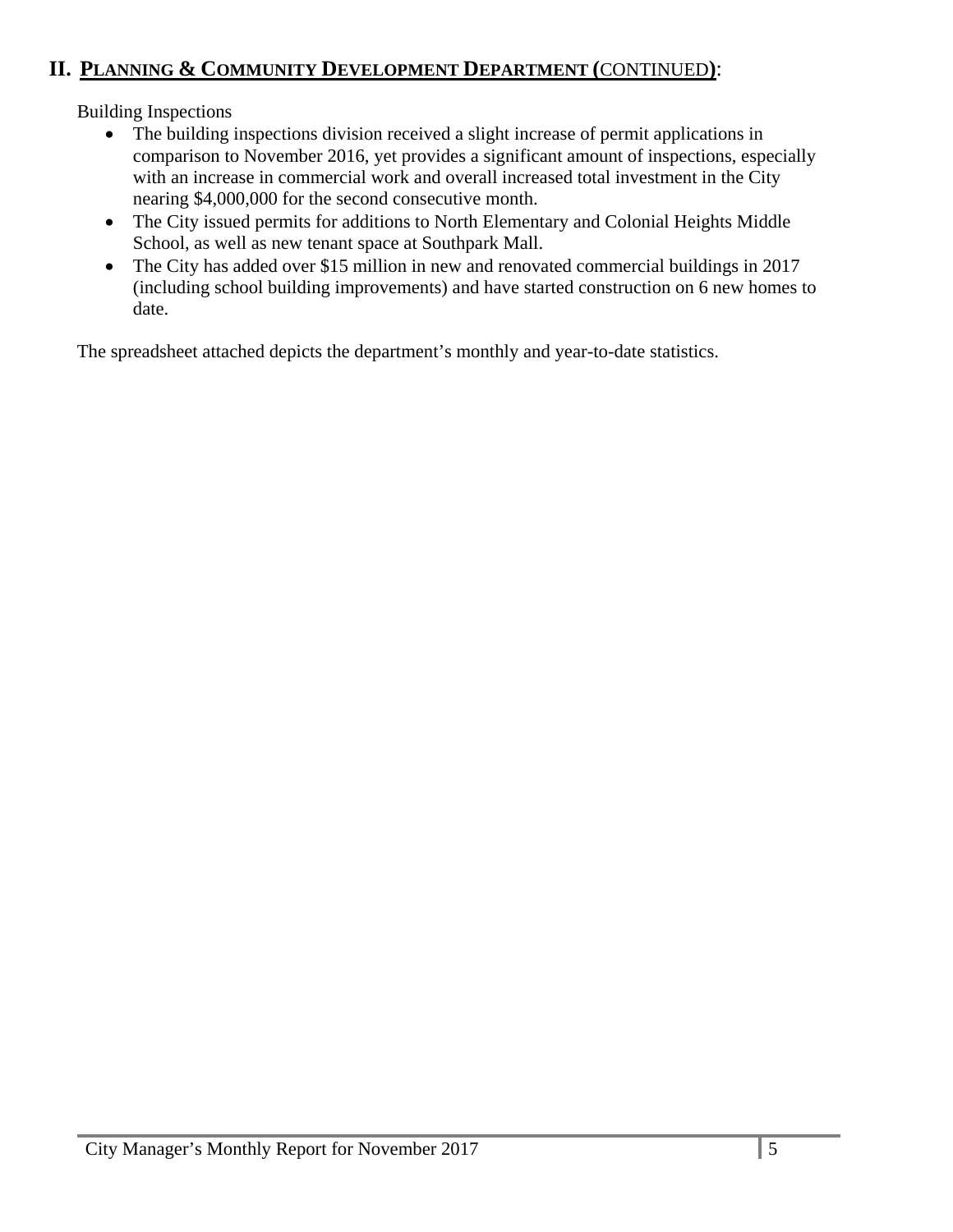# **II. PLANNING & COMMUNITY DEVELOPMENT DEPARTMENT (**CONTINUED**)**:

#### *November 2017*

| П.<br><b>PLANNING DEPARTMENT:</b> Nov 2017 |                                  |                                           |                                 |                |                           |
|--------------------------------------------|----------------------------------|-------------------------------------------|---------------------------------|----------------|---------------------------|
|                                            | Month                            | <b>YTD</b>                                |                                 | Month          | <b>YTD</b>                |
| <b>Code Enforcement</b>                    |                                  |                                           | <b>Building Permits</b>         |                |                           |
| <b>Tall Grass</b>                          |                                  |                                           | <b>Permits</b>                  |                |                           |
| Initial Inspections                        | 5                                | 377                                       |                                 |                |                           |
| No Violation Found                         | $\overline{O}$                   | 9                                         | New Residential                 | $\Omega$       |                           |
| Compliant                                  | $\overline{\mathbf{z}}$          | 222                                       | Cost                            | $$0$ \$        | 1,050,000                 |
| In Progress                                | 3                                | $\overline{4}$                            |                                 |                |                           |
| City Enforced - Grass Cut                  | $\overline{O}$                   | 149                                       | Res. Additions/Alterations      | $\mathbf{1}$   |                           |
| <b>Total Inspections</b>                   | 10                               | 596                                       | Cost                            | $$1,500$ \$    | 830,105                   |
| <b>Inoperable Motor Vehicles</b>           |                                  |                                           | <b>Demolitions</b>              | $\mathbf{1}$   |                           |
| Initial Inspections                        | 46                               | 275                                       | Cost                            | $$220,230$ \$  | 320,505                   |
| No Violations Found                        | $\mathbf{1}$                     | 5                                         |                                 |                |                           |
| Compliant                                  | 13                               | 158                                       | Commercial                      | $\overline{z}$ |                           |
| In Progress                                | 32                               | 36                                        | Cost                            |                | \$3,989,533 \$ 15,653,020 |
| Vehicles Towed                             | $\overline{O}$                   | $\overline{4}$                            |                                 |                |                           |
| <b>Total Inspections</b>                   | 91                               | 541                                       |                                 |                |                           |
| <b>Trailer Violations</b>                  |                                  |                                           | Plumbing                        | 14             | 110                       |
| Initial Inspections                        | 43                               | 111                                       | Electrical                      | 15             | 157                       |
| No Violations Found                        | $\overline{O}$                   | $\overline{4}$                            |                                 |                |                           |
| Compliant                                  | 20                               | 63                                        | Mechanical                      | 14             | 108                       |
| In Progress                                | 23                               | 24                                        |                                 |                |                           |
| <b>Total Inspections</b>                   | 86                               | 218                                       | Swimming Pool                   | $\mathbf{o}$   |                           |
|                                            |                                  |                                           |                                 |                |                           |
| <b>Trash/Debris Violations</b>             |                                  |                                           | <b>TOTAL PERMITS</b>            | 52             | 548                       |
| Initial Inspections<br>No Violations Found | 11<br>$\mathbf{o}$               | 221<br>6                                  |                                 |                |                           |
|                                            |                                  |                                           |                                 |                |                           |
| Compliant                                  | 4                                | 152                                       | <b>Building Inspections</b>     |                |                           |
| In Progress                                | $\overline{z}$                   | 18                                        |                                 |                |                           |
| <b>Total Inspections</b>                   | 22                               | 436                                       | Residential                     | 75             | 87 <sup>9</sup>           |
| <b>Exterior Storage Violations</b>         |                                  |                                           | Commercial                      | 88             | 731                       |
| Initial Inspections                        | $\overline{z}$                   | 145                                       |                                 |                |                           |
| No Violations Found                        | $\overline{O}$                   | $\mathbf{1}$                              | <b>TOTAL INSPECTIONS</b>        | 163            | 1610                      |
| Compliant                                  | $\overline{2}$                   | 125                                       |                                 |                |                           |
| In Progress                                | 5                                | 8                                         |                                 |                |                           |
| <b>Total Inspections</b>                   | 14                               | 289                                       | <b>Permits issued by Zoning</b> |                |                           |
|                                            |                                  |                                           |                                 |                |                           |
| Grafitti                                   |                                  |                                           | Fence                           | 3              |                           |
| Initial Inspections                        | $\overline{O}$                   | 3                                         |                                 |                |                           |
| No Violations Found                        | $\overline{O}$                   | $\overline{O}$                            | Signs                           | 3              |                           |
| Compliant<br>In Progress                   | $\overline{O}$<br>$\overline{O}$ | $\overline{\mathbf{z}}$<br>$\overline{O}$ |                                 | $\mathbf{o}$   |                           |
| <b>Total Inspections</b>                   | $\overline{O}$                   | 6                                         | Zoning                          |                |                           |
|                                            |                                  |                                           | Private Farmers Market          | $\mathbf{o}$   |                           |
| <b>VA Property Maintenance Code</b>        |                                  |                                           |                                 |                |                           |
| Initial Inspections                        | $\overline{\mathbf{z}}$          | 127                                       | <b>TOTAL PERMITS</b>            | 6              | 156                       |
| No Violations Found                        | $\overline{O}$                   |                                           |                                 |                |                           |
| Compliant                                  | $\mathbf{1}$                     | 41                                        |                                 |                |                           |
| In Progress                                | 6                                | 44                                        | <b>Other Activities</b>         |                |                           |
| <b>Total Inspections</b>                   | 14                               | 250                                       | Water Shut Off/Marked           | $\mathbf{o}$   |                           |
|                                            |                                  |                                           | Uninhabitable                   |                |                           |
| <b>Zoning</b>                              |                                  |                                           | Court Cases                     | $\overline{O}$ |                           |
| Initial Inspections<br>No Violations Found | 3<br>$\mathbf{o}$                | 35<br>$\overline{O}$                      |                                 |                |                           |
| Compliant                                  | $\mathbf{1}$                     | 16                                        |                                 |                |                           |
| In Progress                                | $\overline{\mathbf{z}}$          | 8                                         |                                 |                |                           |
| <b>Total Inspections</b>                   | 6                                | 70                                        |                                 |                |                           |
|                                            |                                  |                                           |                                 |                |                           |
| <b>Signs</b>                               |                                  |                                           |                                 |                |                           |
| Initial Inspections                        | $\overline{2}$                   | 3                                         |                                 |                |                           |
| No Violations Found                        | $\mathbf{o}$                     | $\overline{O}$                            |                                 |                |                           |
| Compliant                                  | $\overline{O}$                   | $\mathbf{1}$                              |                                 |                |                           |
|                                            |                                  |                                           |                                 |                |                           |
| In Progress                                | $\overline{2}$                   | $\overline{\mathbf{c}}$                   |                                 |                |                           |
| <b>Total Inspections</b>                   | $\overline{4}$                   | 6                                         |                                 |                |                           |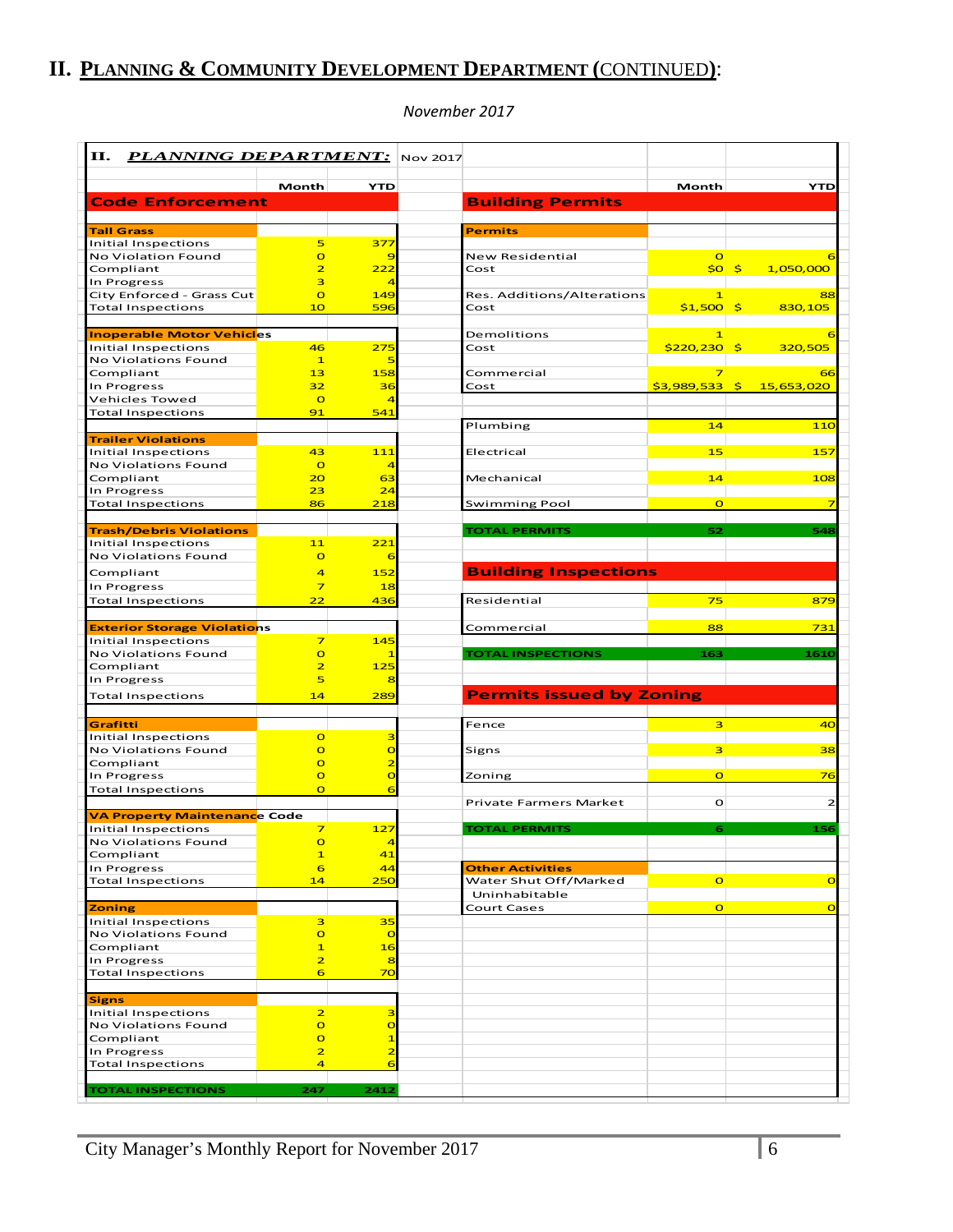## **III. ECONOMIC DEVELOPMENT DEPARTMENT:**





#### **Source: Virginia Bureau of Labor Statistics**

| <b>Comparison Over Time</b>           |                              |                 |                      |  |  |  |
|---------------------------------------|------------------------------|-----------------|----------------------|--|--|--|
| <b>Time Period</b>                    | <b>Colonial Heights city</b> | <b>Virginia</b> | <b>United States</b> |  |  |  |
| Oct. 2017                             | 3.7%                         | 3.5%            | 3.9%                 |  |  |  |
| Sep. 2017                             | 3.8%                         | 3.6%            | 4.1%                 |  |  |  |
| Sep. 2016                             | 4.6%                         | 4.2%            | 4.8%                 |  |  |  |
| 5 Year Annual Average<br>2012 - 2016  | 5.7%                         | 5.1%            | 6.3%                 |  |  |  |
| 10 Year Annual Average<br>2007 - 2016 | 5.9%                         | 5.3%            | 7.0%                 |  |  |  |

**Source: Virginia Bureau of Labor Statistics** 

### **Labor Force, Employment and Unemployment in Colonial Heights**

The table below shows the monthly not seasonally adjusted Labor Force, Employment and Unemployment data for Colonial Heights city in October 2017 per *Virginia Employment Commission*.

| <b>Labor Force</b>                                                         | <b>Employed</b>                                              | <b>Unemployed</b> | <b>Unemployment Rate</b>                               | <b>Preliminary</b>                      |
|----------------------------------------------------------------------------|--------------------------------------------------------------|-------------------|--------------------------------------------------------|-----------------------------------------|
| 8,976                                                                      | 8,646                                                        | 328               | 13.7                                                   | No                                      |
| <i>*</i> Chesterfield<br><i>*Dinwiddie</i><br><i><b>*Prince George</b></i> | 3.5 %unemployment<br>4.1 % unemployment<br>4.1% unemployment |                   | <i>*City of Petersburg</i><br><i>*City of Hopewell</i> | 6.9 % unemployment<br>5.5% unemployment |

## **Prospect Activity:**

| Direct Requests for Information: |  |
|----------------------------------|--|
| Sites/Bldgs. Submitted           |  |
| <b>Active Prospects</b>          |  |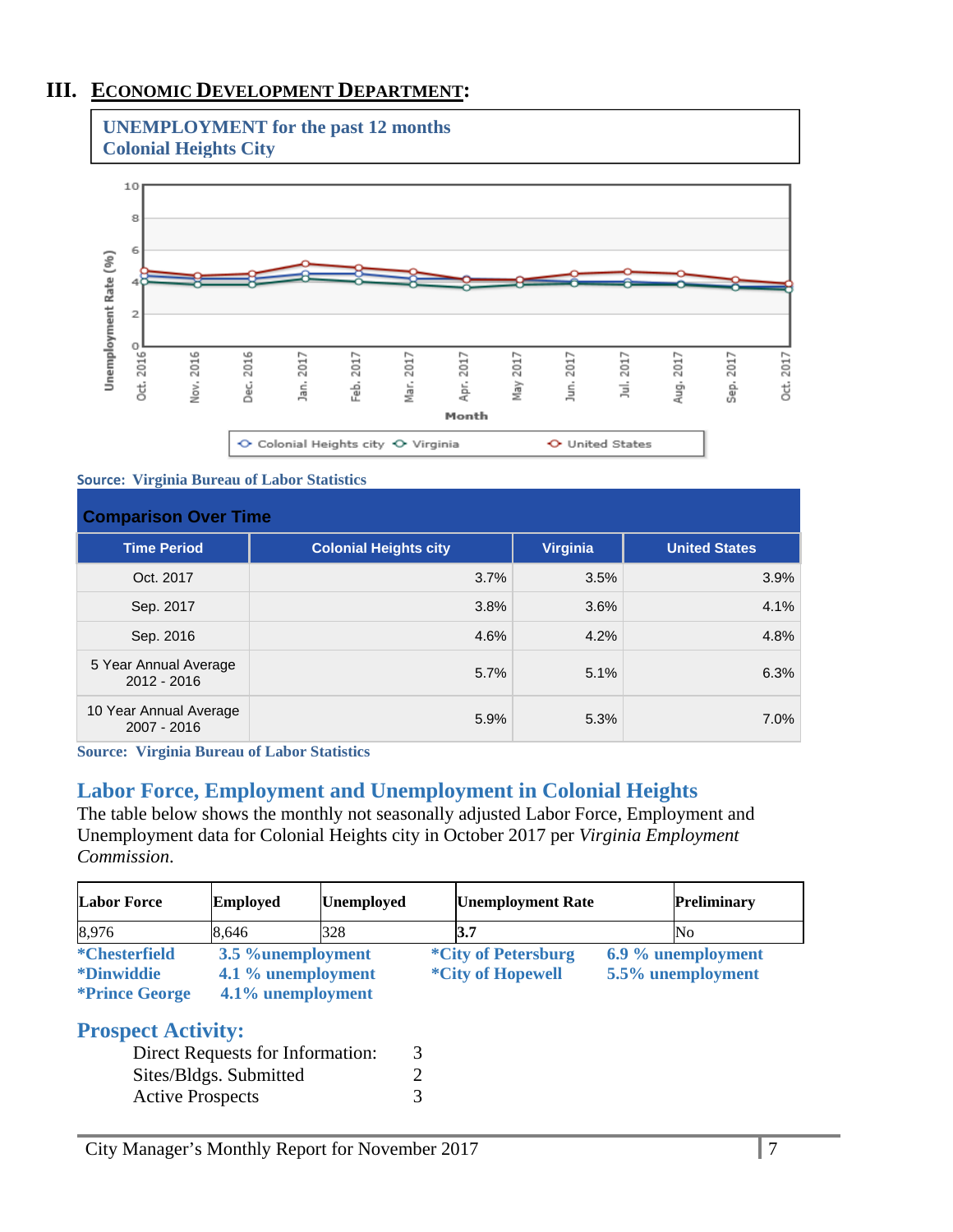## **III. ECONOMIC DEVELOPMENT DEPARTMENT** (CONTINUED)**:**

## **Projects:**

Boulevard WaWa Interior Renovations Sheetz Renovation and Closure Southside Physicians Network – ENT & Allergy Longhorn's – construction underway, not making Dec. opening Skrimp Shack – Colonial Square Shopping Center Domino's Theater – Colonial Square Shopping Center Publix – Nov.  $1<sup>st</sup>$  Grand Opening Walker Office Building – Roslyn Office Park SRMC Urgent Center Groundbreaking– Roslyn Road Discount Tire Ribbon Cutting– Roslyn Road Harbor Freight – Taking  $\frac{1}{2}$  of the HH Gregg bldg. Sedona Tap House Site Plan

### **Meetings & Events:**

 Virginia Retail Federation Conference Special EDA Mtgs. (3) SRMC Groundbreaking BRE Meeting w/Va. Economic Development Partnership (VEDP) Retail Merchants Association Monthly Meeting Virginia Economic Developers Association Fall Conference Chamber Finance Committee Meeting – Colonial Heights Chamber VEDP World Trade Conference Crater Economic Development Strategy Meeting Retail Merchants Association Valor Awards Crater Workforce Investment Board Grand Opening Served on Panel for Prince George Economic Development Strategic Plan Interviews Updated Colonial Heights Dining Brochure Cameron Foundation Consultant for Workforce Grants Keystone Tractor Museum received \$1,500 reimbursement for their "LOVE" sign Virginia Workforce Conference VA Chamber Blueprint Business Plan GO Virginia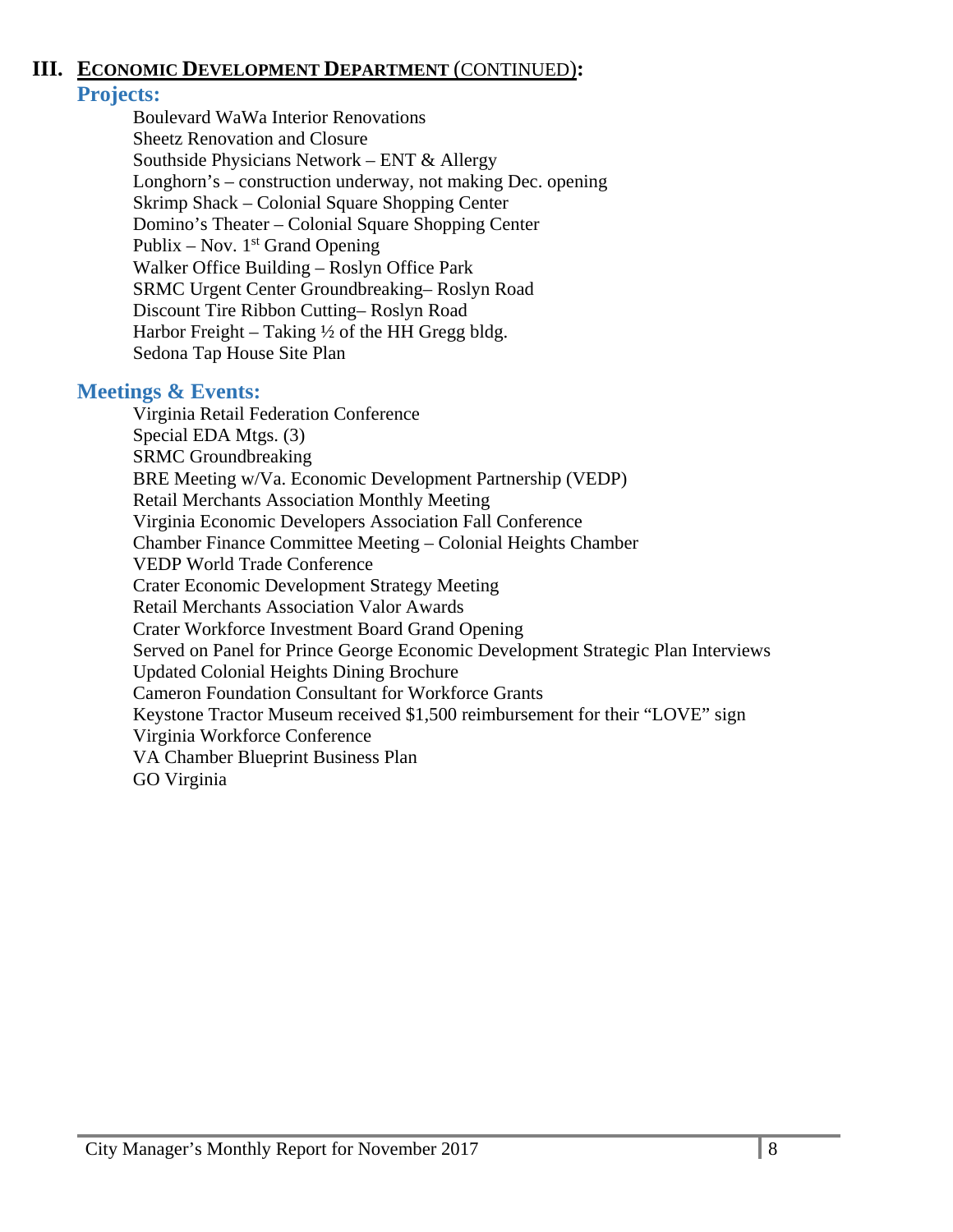## **IV. POLICE DEPARTMENT:**

 Our officers responded to 3,329 calls for service during the month of November, 2017. During the same month last year, we responded to 3,211 calls for service—resulting in a nominal 4% increase. We had two (2) reported robberies this month, and six (6) reported in November, 2016— a 67% decrease. We had one (1) report of an aggravated assault this November, with three (3) reported during the month of November, 2016— a 67% decrease. We had three (3) reported burglaries in November, 2017, compared with three (3) reported during the month of November, 2016—no change. There were 93 Part I, or serious, crimes reported to the Colonial Heights Police Department in November, 2017. Sixty-eight (68) of those, or 73%, have been cleared. Specific percentages for the Part I crimes and arrests are available upon request.

The month of November was steady for our agency. Although calls for service remained nearly unchanged from last year, we did see a noticeable drop in calls from last month. In fact, when compared to October, 2017, we experienced a 10% decrease in calls.

This was an exciting month for us, as our newest School Resource Officer, Mike Duncan, successfully completed and graduated from D.A.R.E. school. The D.A.R.E. program requires an intensive two-week training session, and I am proud to report that Mike passed with flying colors. We have supported, and will continue to support, this extremely important anti-drug program, especially as this opioid epidemic continues to be a public health hazard. Since his assignment to Tussing Elementary, Mike has embraced his new position and has quickly become a favorite of both the students as well as staff.

In addition to combating the opioid epidemic in the schools through the D.A.R.E. program, we continue to proactively engage citizens about the abuse of this drug. During the month, Career Officer Scott Whirley made contact with both Wawa locations, Walmart and Sheetz about recent incidents of overdoses, particularly in the restrooms and parking lots. All three locations allowed Career Officer Whirley to place our heroin cards on their bulletin boards. These cards provide information on services that are available to those who are in grip of addiction.

**Capt. Steve Groat**, commander of our **Operations Division**, reported the following from his personnel. Some of the operational highlights are as follows:

- Master Officer Rick Scrivner stopped a vehicle on Lakeview Avenue for speeding. During the encounter, the driver provided false information to the officer and after a brief struggle with officers was taken into custody. MPO Officer Scrivner and Lieutenant Ruxer both received minor injuries during this incident.
- Sergeant Robert Helms made contact with an elderly female, who was seeking directions to North Carolina. Sergeant Helms observed that the subject was disoriented and in need of mental health/medical services, so he placed her into protective custody. Her family was contacted and notified of her whereabouts.
- Officers responded to a robbery at Tobacco Hut on Southpark Boulevard. The suspect entered the store, displayed a knife and demanded money and cigarettes. Detective Roger Santini is investigating the case.
- Officers responded to the 200 block of Valley Drive to assist the fire department with a house fire. The resident of the house was located by patrol officers during the night walking along the Boulevard. The Fire Marshall responded, interviewed the individual and he was subsequently charged with arson.
- Career Officer Wayne Moody investigated a vehicle crash in the parking lot of Walmart and determined one party involved had provided false information. Officer Moody attempted to detain the suspect, but the suspect resisted and was taken into custody after a brief struggle. The suspect was released on a summons due to a possible diabetic issue and was transported to the hospital.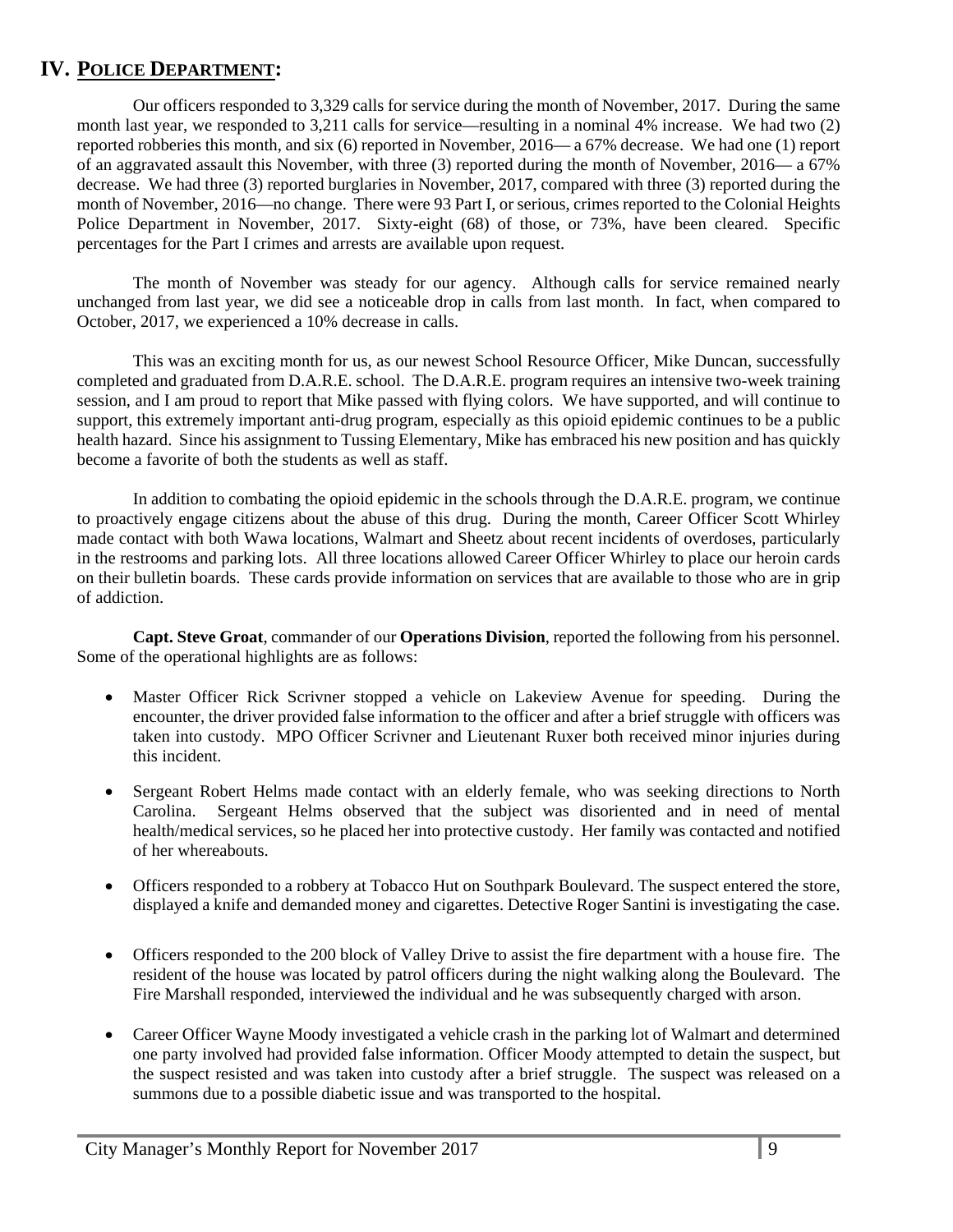- Officer Rob Brown attempted to stop a suspected DUI driver at Ellerslie Avenue and Conduit Road. The vehicle failed to yield and after a brief pursuit of the vehicle, the supervisor terminated the incident. Shortly thereafter, the vehicle was located, crashed, on the exit to Washington Street at I-95 south. Possible suspect information was obtained and the investigation is ongoing.
- Career Officer Moody stopped a vehicle for a traffic violation and discovered the driver was wanted in the jurisdiction of Petersburg. During the investigation, Officer Moody recognized the passenger from prior contacts as a convicted felon. While speaking with him, a concealed firearm was located on his person.
- Master Officer Bob Clark responded to the Wawa located at 604 Boulevard for an unresponsive female in the women's restroom. MPO Clark located the female, determined that she was suffering from an opioid overdose and utilized his Naloxone auto injector. The female regained consciousness and was transported by EMS for medical treatment. She will be charged with possession of narcotics.
- Senior Officer P. J. Calhoun responded to an unresponsive person call in the parking lot of Michael's. A subject was located in a vehicle suffering from an opioid overdose and SO Calhoun deployed his Naloxone auto injector. The individual regained consciousness and was transported to the hospital by EMS. The individual will be charged with possession of narcotics.

The **Law Enforcement Services Division**, commanded by **Capt. Bill Anspach**, also reported his division as having a very productive month. Highlights from their reported activities are as follows:

- Career Officer Scott Whirley continued his work on accreditation files, adding proofs to the files and preparing them as we rapidly approach the end of the term at the beginning of December.
- Career Officer Whirley also completed all inspections for special vehicles for accreditation, as well as an inspection of the supply room.
- Captain Steve Groat conducted an unannounced inspection of our property room for accreditation. The room was found to be neat, orderly and in compliance. Several recent changes have been made to our property room facilities for organizational purposes.
- Captain Anspach, Sergeant Renee Walters and CO Whirley all attended the *Spirit Ride* event at Rent-Equip. This event is being held all across the country to raise awareness about the dangers that tow truck operators, fire/EMS and police personnel face while working on the side of the roadways.
- Career Officer Whirley participated in an *Autism Awareness* event at Station 2 that was hosted by the Autism Society of Virginia.
- Sergeant Walters completed the new radio antenna project. These new antennas, which are part of the on-going Capital Region radio project, are to address "in-building" transmission issues.
- Sergeant Walters and Career Officer Whirley lead a tour of middle school students from Lake Christian Academy. The students brought snacks and appreciation letters for the officers and were very interested in our organization, asking several questions during the tour/presentation.
- Career Officer Whirley and Master Detective Adam Brandeberry attended *Career Day* at Colonial Heights High School.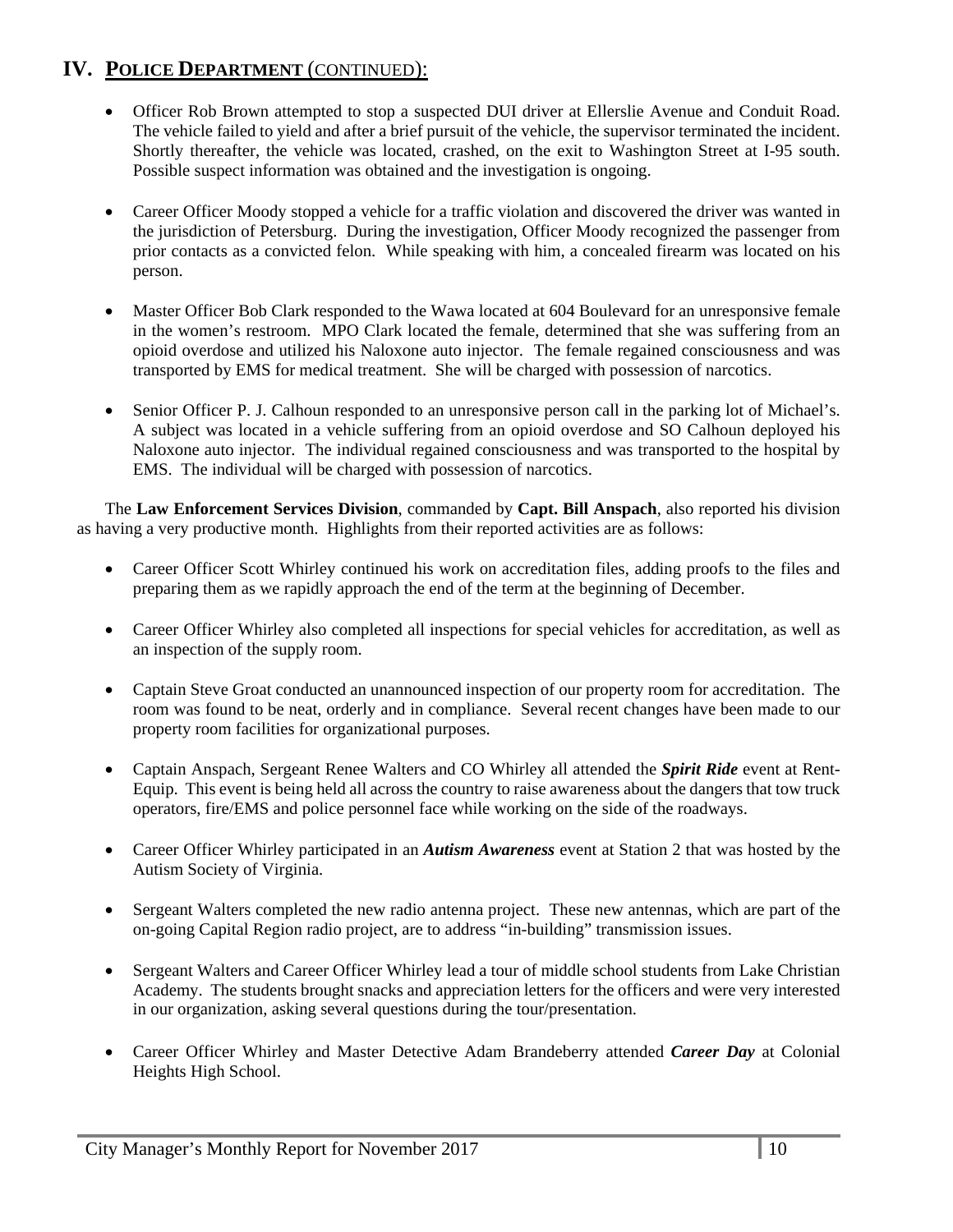Our **Investigations Division,** commanded by **Capt. Dann Ferguson**, reported a slower month, with 15 new cases assigned to the division. Eight (8) of those cases were cleared—this included two (2) cases from previous months, all of which resulted in a 53% clearance rate. During the month, we had three (3) heroin overdoses, one of which was, unfortunately, fatal. Officers administered three doses of Naloxone on two individuals; both individuals were successfully revived. Our Special Operations Unit continues to determine circumstances of these incidents. We processed 31 concealed weapon permits, 5 massage permits and conducted one employee background investigation related to a Dispatch employee.

Some of the division highlights include:

- Detective Sergeant Thad Johnson investigated three new cases this month, which included a residential burglary, a case involving child pornography and the completion of one employment background investigation for a dispatch position in Communications.
- Master Detective Roger Santini was assigned two new cases this month, which included a robbery at the Tobacco Hut and an obtain by false pretense case at a local bank. A suspect was identified in the false pretense case, but the victim chose to resolve the case civilly with the bank and suspect. The Tobacco Hut robbery was featured in the media as well as was the Crime Solvers *Crime of the Week*, but the perpetrator remains unnamed and at large. Master Detective Santini cleared two cases from previous months. One case involved a credit card fraud where the suspect was identified and arrested. The second case involved a sexual assault where, after completing a forensic interview, petitions for a juvenile suspect have been requested.
- Master Detective Chris Harris investigated five new cases this month. One case involved a fraud pertaining to the victim's personal checking account. The bank was able to freeze the transfer of funds and return the missing money back to the victim. The victim chose not to proceed with criminal charges. A second case involved a missing person. During the course of this investigation, detectives interviewed numerous individuals in Petersburg, Richmond, Chesterfield and Essex County. To date, one search warrant has been executed in Richmond. This case is still pending, as the missing person has not been located. Master Detective Harris also investigated a death involving a person who may have overdosed on heroin. Case status is pending a final report from the Medical Examiner's Office.
- Master Detective Adam Brandeberry was assigned five new cases this month. These included a case involving counterfeit currency, a death investigation where no foul play is expected and two cases that involve juvenile sexual assaults. One of the sexual assault cases was referred to Prince George County after it was discovered the incident occurred in their jurisdiction. The second case is pending a forensic interview of the victim.
- Master Detective Santini, Master Detective Harris and Career Officer Chris Wulff attended the Joint Child Abduction Rapid Deployment (JCARD) training from October  $30<sup>th</sup>$  to November  $3<sup>rd</sup>$ . This is a pilot program sponsored the Richmond FBI Office designed to combine subject matter experts in the FBI and local law enforcement to respond to missing child cases with the goal of quickly resolving these investigations. JCARD Teams are comprised of approximately 50 local investigators and support personnel who have been trained by the FBI to investigate reported child abductions. JCARD Investigators will be subject to call-outs for the entire Virginia State Police Division I geographical area.
- Five public nuisance letters were issued pertaining to the use of illegal drugs.

**The U.S. Marshal's Fugitive Task Force,** which includes Master Officer Travis Karr, was responsible for locating our Verizon store breaking and entering suspect in the City of Richmond. This suspect had 14 active arrest warrants in Colonial Heights and was also wanted in Chesterfield County. Additionally, the Task Force arrested 15 fugitives and served 84 outstanding warrants during the month of November.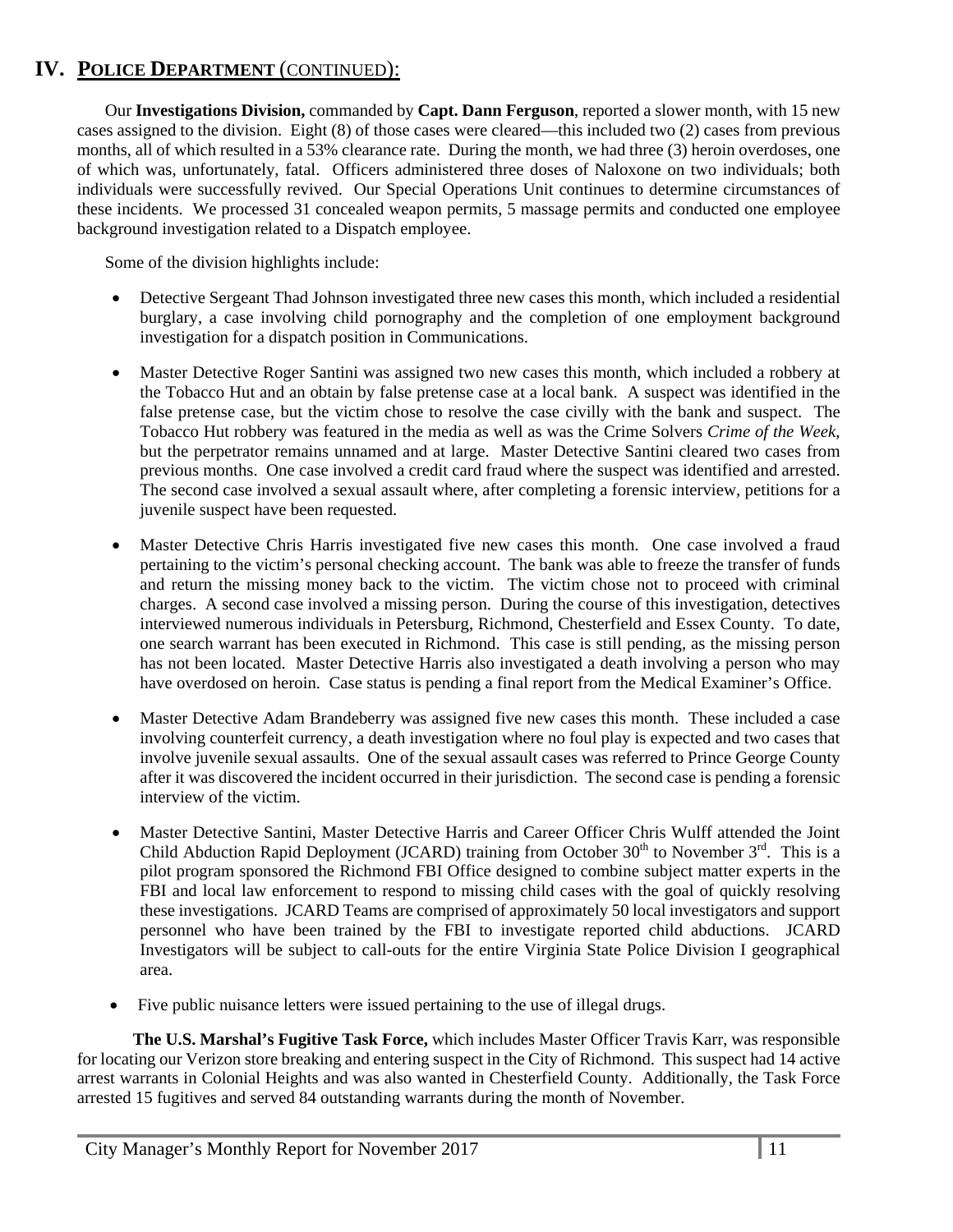Our **Special Operations Unit**, supervised by **Sgt. Jason Chimera**, assisted Altria (*Phillip Morris*) investigators with a cigarette trafficking case at the Sunoco. Over 100 cartons of cigarettes were confiscated, as well as \$8,941.00 in cash. SOU executed three narcotics search warrants within the city where marijuana, cocaine, heroin, crystal methamphetamine, pills and cash were seized. Three guns were also recovered by the unit as the result of proactive work from traffic stops and foot patrols. The unit initiated 11 new cases, 10 of which were cleared by arrest. Those arrests included 34 felony warrants and 17 misdemeanor warrants for various offenses involving contraband cigarettes, drug possession/distribution and weapons-related offenses.

Overall as an agency, we made 399 total arrests, worked 93 crashes, wrote 522 traffic citations, executed 864 traffic stops, affected 15 DUI arrests and 56 drug arrests, and issued 19 parking citations.

**Career Officer H. Scott Whirley** has been selected as our *Employee of the Month* for October, 2017. This month, Career Officer Whirley has been working hard and has fully embraced all aspects and responsibilities of his new position in Law Enforcement Services. October was *Crime Prevention Month*, and Career Officer Whirley had many events that required long-term planning in order for them to be successful.

The largest of these was *Celebrate Safe Communities Night*, which was held on October 3<sup>rd</sup>. Scott planned and organized for months prior to the event, and it showed that night. It was well attended by citizens, city/government representatives and police officers alike. His son, Benjamin, volunteered as *McGruff the Crime Dog*, and was a big hit at the locations that they visited.

The *National Drug Take-Back* initiative was the second big event of the month, during which Scott coordinated with the DEA, Fire/EMS and volunteers to make it successful. After collecting unwanted drugs all during the day one Saturday, he then transported the medications to the Richmond DEA office on Monday. The "take-back" was very successful, in that Colonial Heights had double the weight of other jurisdictions in this area.

Last, but certainly not least, Career Officer Whirley coordinated with the Recreation and Parks Department in preparing for the city's annual *Halloween in the Park*. He rounded out the month by attending a week of in-service training at Crater Criminal Justice Academy, with a second week at the *Accreditation Conference* in Bristol, Virginia.

Scott continues to maintain our training files and is responsible for documentation of new policies reviewed by officers. He also assisted with the distribution and training of many of our officers with the Naloxone auto-injectors that will be used to counteract the effects of heroin use.

No matter what he is involved with, Career Officer Scott Whirley maintains a positive attitude and is willing to assist without complaint. His professionalism and diligence are a great representation of how committed he is to our department and to law enforcement. For these reasons, he is a perfect candidate for the honor of *Employee of the Month.*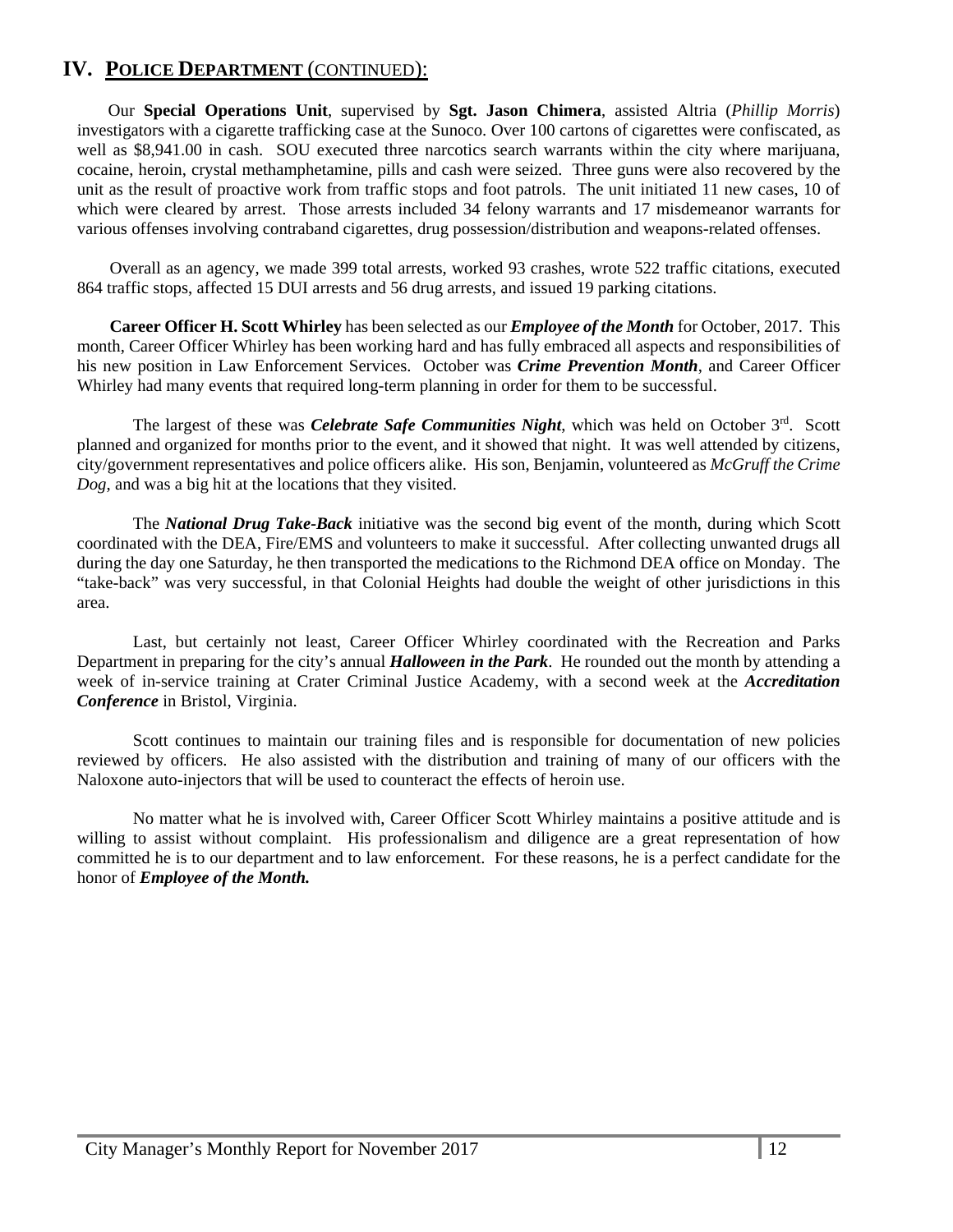| <b>Crime</b>                | <b>November</b><br>2016          | <b>November 2017</b>            | <b>Percentage of</b><br><b>Increase/Decrease</b> |
|-----------------------------|----------------------------------|---------------------------------|--------------------------------------------------|
| Homicide                    | $\theta$                         | $\overline{0}$                  | $0\%$                                            |
| Rape                        | $\theta$                         | $\overline{0}$                  | $0\%$                                            |
| Robbery                     | 6                                | $\overline{2}$                  | $-67%$                                           |
| <b>Aggravated Assault</b>   | 3                                |                                 | $-67%$                                           |
| Simple Assault              | 8                                | 29                              | 263%                                             |
| Breaking & Entering         | 3                                | 3                               | $0\%$                                            |
| Larceny                     | 73                               | 56                              | $-23%$                                           |
| Vehicle Theft               | 3                                | 1                               | $-67%$                                           |
| Arson                       | $\theta$                         | 1                               | 100%                                             |
| Shoplifting                 | 49                               | 39                              | $-20%$                                           |
| <b>DUI</b> Arrests          | 11                               | 15                              | 36%                                              |
| <b>All Criminal Arrests</b> | 288                              | 399                             | 39%                                              |
| <b>Calls for Service</b>    | 3211                             | 3329                            | 4%                                               |
| <b>November 2017</b>        | <b>Number</b><br><b>Reported</b> | <b>Number</b><br><b>Cleared</b> | <b>Percentage</b><br><b>Cleared</b>              |
|                             | 93                               | 68                              | 73%                                              |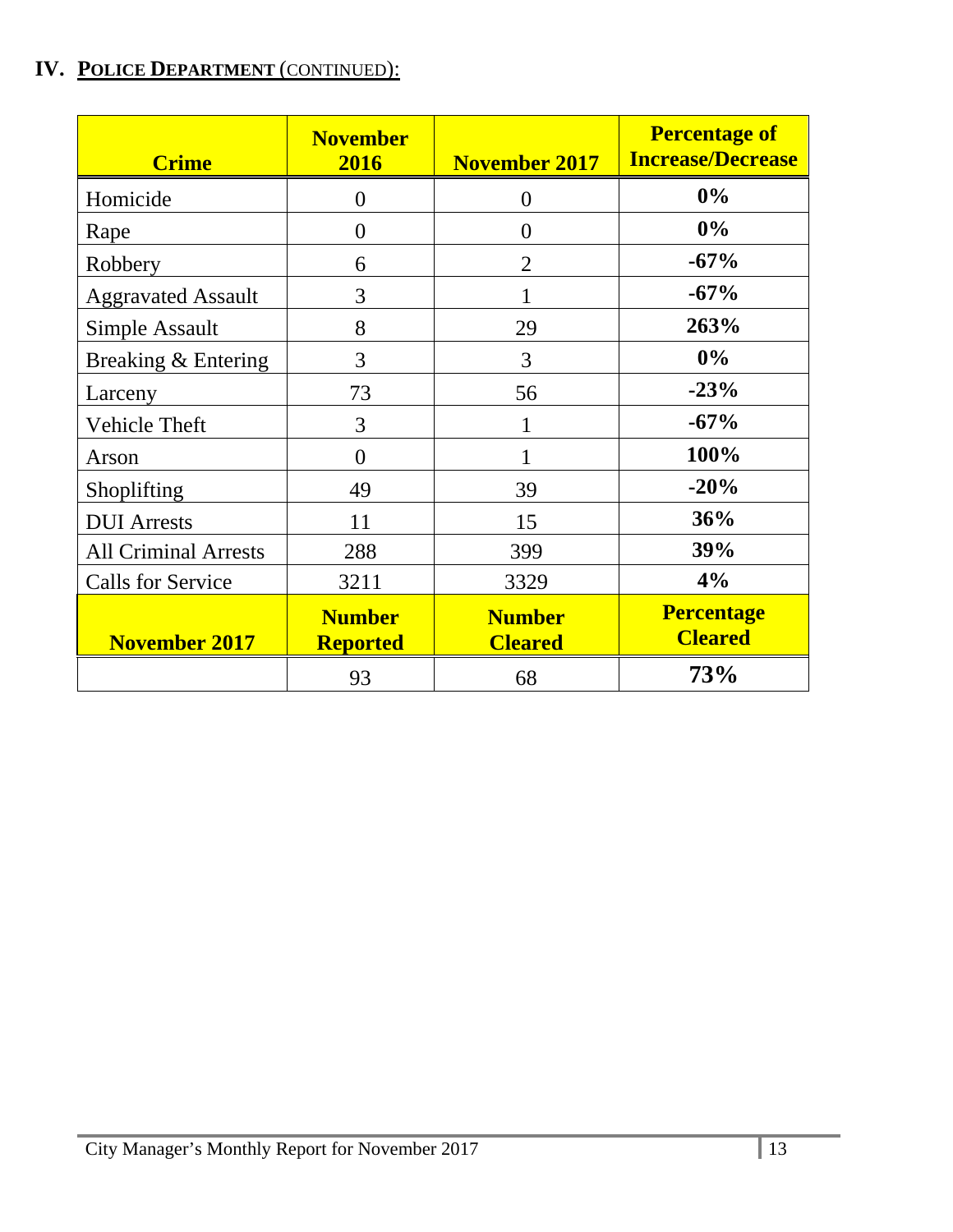## **V. FIRE & EMS DEPARTMENT:**



#### **Total Fire Type Incidents: 113 (Total Fire Loss \$88,200): Total Patients transported: 254 (Total EMS incidents 330):**

*Fire units arrived on scene in less than 9 minutes on 90.4% of emergency incidents. (Average response time 6:17 minutes)* 

*EMS units arrived on scene in less than 9 minutes on 98.3% of emergency incidents. (Average response time 5:12 minutes)* 

| <b>Fire Division (number of incidents):</b>   |   |                                   |   |                             |    |                                     |    |
|-----------------------------------------------|---|-----------------------------------|---|-----------------------------|----|-------------------------------------|----|
| <b>Fires</b>                                  |   |                                   |   | <b>Hazardous Situations</b> |    | Service calls and false calls       |    |
| Building Fire                                 | 1 | Gasoline/combustible spill        |   |                             | 3  | Good Intent Calls                   | 38 |
| Cooking Fire                                  | 1 | Gas Leak (Natural or LPG)         |   |                             |    | <b>Public Service</b>               | 30 |
| Vehicle Fire                                  | 2 | Electrical problem                |   |                             | 5. | False Alarm/False Call              | 11 |
|                                               |   | Electrical wire down              |   |                             |    | Child Seat installation             |    |
|                                               |   | <b>Other Hazardous Situations</b> |   |                             | 2  | Smoke/CO detector installation      | 4  |
|                                               |   |                                   |   |                             |    | Assist Invalid                      | 12 |
| M/A First Responder given to EMS Chesterfield |   |                                   | 8 |                             |    | M/A received from Chesterfield Fire | 3  |
| M/A given to Petersburg Fire                  |   |                                   | 3 |                             |    | M/A received from Petersburg Fire   |    |
| M/A given to Chesterfield Fire                |   |                                   | 3 |                             |    |                                     |    |
| M/A given to Crater Haz-Mat team              |   |                                   |   |                             |    |                                     |    |

|                  |                            | <b>STAFFING</b>                            |                                                        |
|------------------|----------------------------|--------------------------------------------|--------------------------------------------------------|
|                  |                            | <b>Engine unstaffed</b><br>due to EMS call | <b>Engine left with 2 personnel</b><br>due to EMS call |
| <b>Station 1</b> | <b>Number of Incidents</b> | 26                                         | 17                                                     |
|                  | <b>Total hours</b>         | 26 hrs. 58 min.                            | 18 hrs. 44 min.                                        |
| <b>Station 2</b> | <b>Number of Incidents</b> | 16                                         | 20                                                     |
|                  | <b>Total hours</b>         | 23 hrs. 04 min.                            | 24 hrs. 13 min.                                        |

|                                   | <b>EMS</b> Mutual aid               |          |
|-----------------------------------|-------------------------------------|----------|
| M/A given to Petersburg EMS       | M/A received from Chesterfield EMS  |          |
| M/A given to Hopewell EMS         | M/A received from Fort Lee EMS      |          |
|                                   | <b>EMS Transports (by facility)</b> |          |
| Southside Regional Medical Center | 157                                 | 61.81%   |
| Tri-City Emergency Room           | 36                                  | 14.16%   |
| Chippenham Hospital               | 28                                  | 11.02%   |
| John Randolph Medical Center      | 18                                  | 7.09%    |
| VCU Health Systems                |                                     | 3.14%    |
| Johnston Willis Hospital          |                                     | 1.21%    |
| St Mary's Hospital                |                                     | 0.79%    |
| St. Francis Medical Center        |                                     | $0.39\%$ |
| Henrico Doctor's Forest           |                                     | 0.39%    |
| Total:                            | 254                                 | 100%     |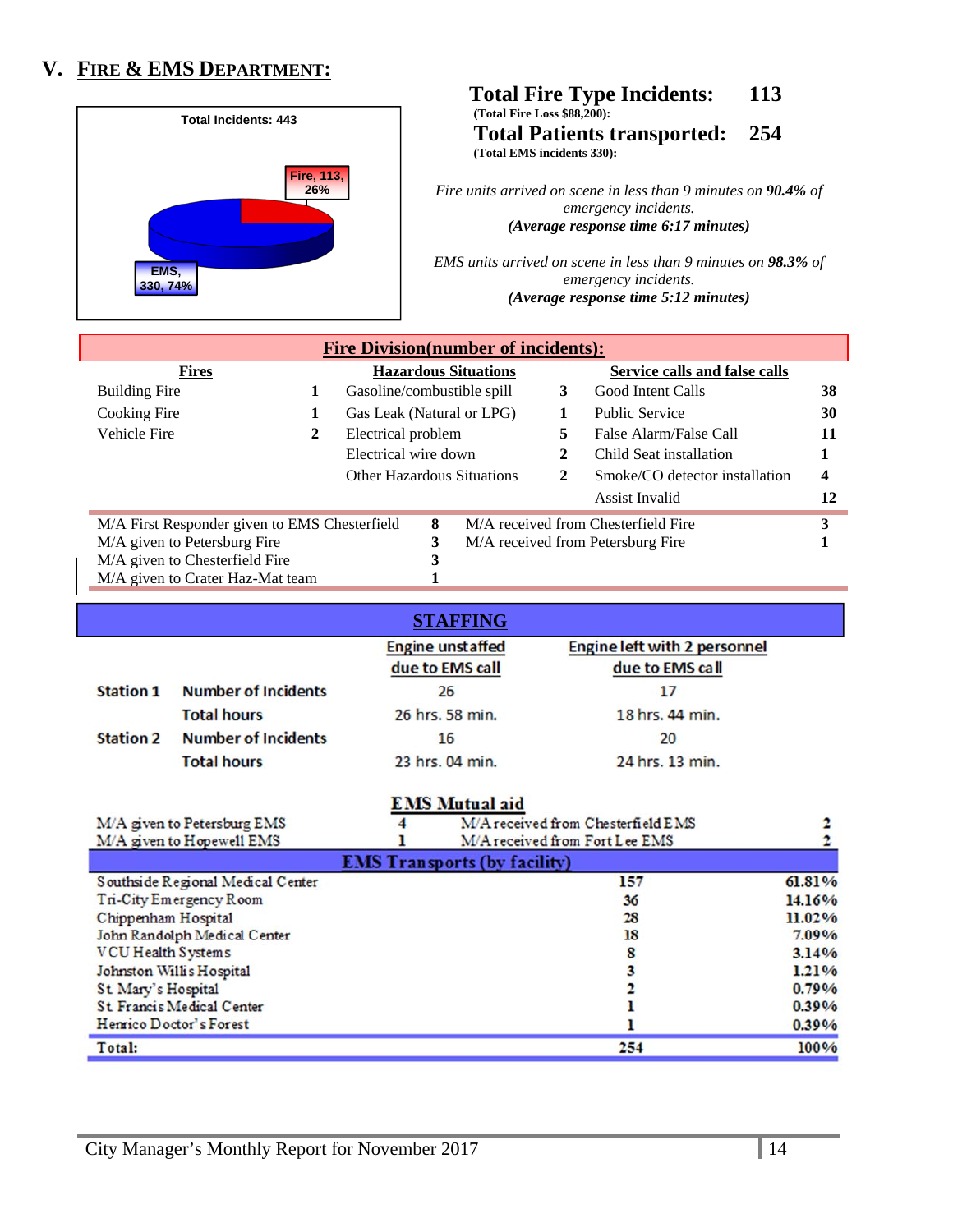# **VI. FINANCE DEPARTMENT:**

## **Departmental Highlights**

- Staff started work on the ERP (Financial System) Functional Requirements by holding meetings with impacted staff to edit and update draft requirements.
- The FY2017 Comprehensive Annual Financial Report (CAFR) was completed and submitted to the Auditor of Public Accounts by the 11/30 deadline.
- The Proposed Budget calendar was set and departmental budget request and CIP request forms were distributed to departments for input. Outside agency letters were also distributed for their FY2018-19 budgetary requests.

**Finance -** Checks processed: 1,091, Alarm citations: 1

**Purchasing –** 230 total purchase orders were completed with 163 being processed by purchasing and 67 departmental purchases being reviewed. This compares to 204 being completed for the same period in 2016. In addition, 88 check requests were prepared by departments which are not processed by Purchasing.

## **Bid/RFP Activity:**

- **•** A Purchase Order and notice to proceed were issued on November 13 to Mesick, Cohen, Wilson, Baker Architects in response to Invitation #17-091302-1065 Historic Structure Report- Violet Bank Museum.
- Staff worked during the month to revise the scope of work for Invitation #17-100402-1066 Gateway Roundabout Landscape Project. Options will be placed on a future Council agenda.
- **•** A Purchase Order and notice to proceed were issued for Invitation #17-110302-1067 Mallard Drive Pavement Rehabilitation.
- **•** A Purchase Order and notice to proceed were issued for Invitation #17-110202-1068 Stratford Drive Rehabilitation.
- Invitation #17-122003-1069 was issued for an "on-call" contract for transportation engineering services. Proposals are due back December 20.
- **•** Invitation #17-122102-1070 was issued for pavement preservation services. Bids are due back December 21.

### **Other Purchasing Activity:**

- The contract for cleaning services of city buildings was renewed for the period of November 1 2017 – October 31 2018, with Professional Maintenance. The vendor did hold his price for another year. This annual price of this contract is \$161,438, with the Courthouse, Remove this comma which requires "green" cleaning, accounting for \$64,000 of the total
- Direct read water meters purchased from Neptune Technology and have been received. The 171 meters purchased will be installed in the mall area.
- A Purchase Order was issued to Perkinson Construction for the emergency sewer repairs on Richmond Avenue.
- Credit card readers were purchased for the Recreation Department to interface with their new software.
- A Purchase Order was issued to trim and cut down various trees on the City's right of way.
- A contract for snow salt with Morton Salt was renewed for another year.
- A Purchase Order was issued for a class 6 crew cab truck with a 12' hydraulic dump body for Public Works.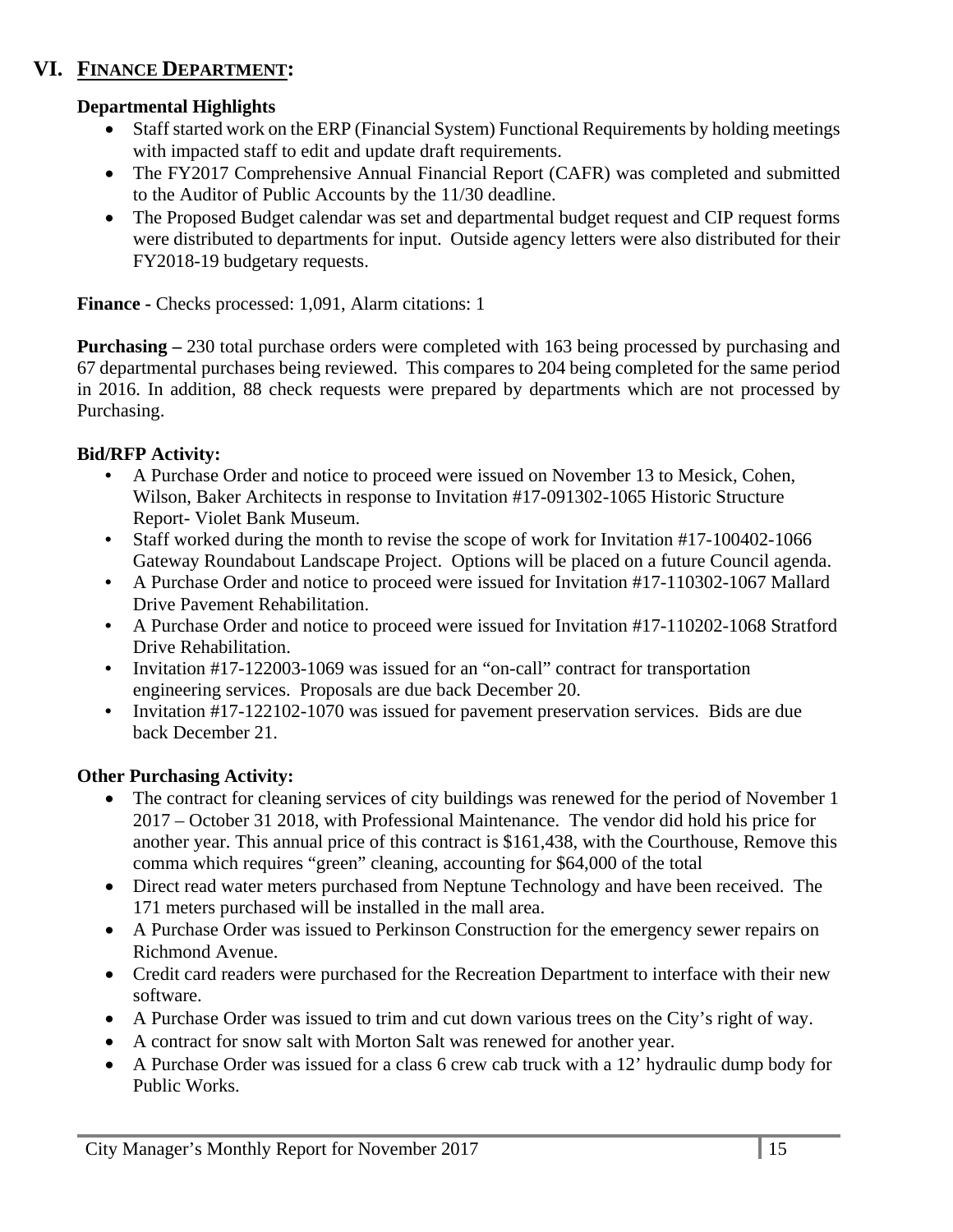## **VI. FINANCE DEPARTMENT** (CONTINUED):

### **Risk Management**

- A recreation and parks truck was towing a light trailer using a homemade cotter pin. The vehicle and the trailer went through a dip on Jett Avenue, causing the pin to fall out. The tongue of the trailer pierced the truck tailgate.
- A utility billing truck, which was parked on Conduit at Clifton drive facing north, was struck by another vehicle traveling north on Conduit. The City's front driver bumper was damaged.
- A Public Works truck, struck the gate at the recycling center. The truck is over 15 years old, and may or may not be fixed.
- A recreation and parks transportation vehicle, pulled next to the sidewalk to let a passenger off. Another vehicle was parked in a reserved place, with its rear sticking further out. The transportation driver cut his vehicle hard left and his right rear struck a mailbox that was on the sidewalk.

### **Utility Billing:**

- $\bullet$  Bi-monthly Utility Bills Sent 3,828
- Delinquent Notices Sent 736 or 20.3% with 118 cut off for nonpayment.
- \$0 Set-off Debt Collections received for November.

## **VII. HUMAN RESOURCES DEPARTMENT:**

The following information is a summary of activities for the Human Resources Department during the month of November 2017:

### **Advertisements**

| Department                    | Position                          |
|-------------------------------|-----------------------------------|
| Police                        | School Crossing Guard (Part-time) |
| <b>Recreation &amp; Parks</b> | <b>Recreation Specialist I</b>    |

### **Applications & Testing**

|                                    | <b>Total Applications</b> | Total Hits on Job        |
|------------------------------------|---------------------------|--------------------------|
| Position                           | Received                  | <b>Announcement Page</b> |
| Director of Planning & Comm. Dev.  | 22                        | 753                      |
| Director of Information Technology | 86                        | 888                      |
| <b>Recreation Specialist I</b>     | 82                        | 747                      |
| <b>School Crossing Guard</b>       | 11                        | 195                      |

### **Training**

Employees continue to complete ICS and VML University training courses as needed.

### **Miscellaneous**

- New employee orientation session was held for Nancy Bosher (Executive Assistant) and an exit interview session was held for Raymund Jones (Recreation Specialist I).
- Attended an OSHA Update/Compliance Training on November 1, 2017.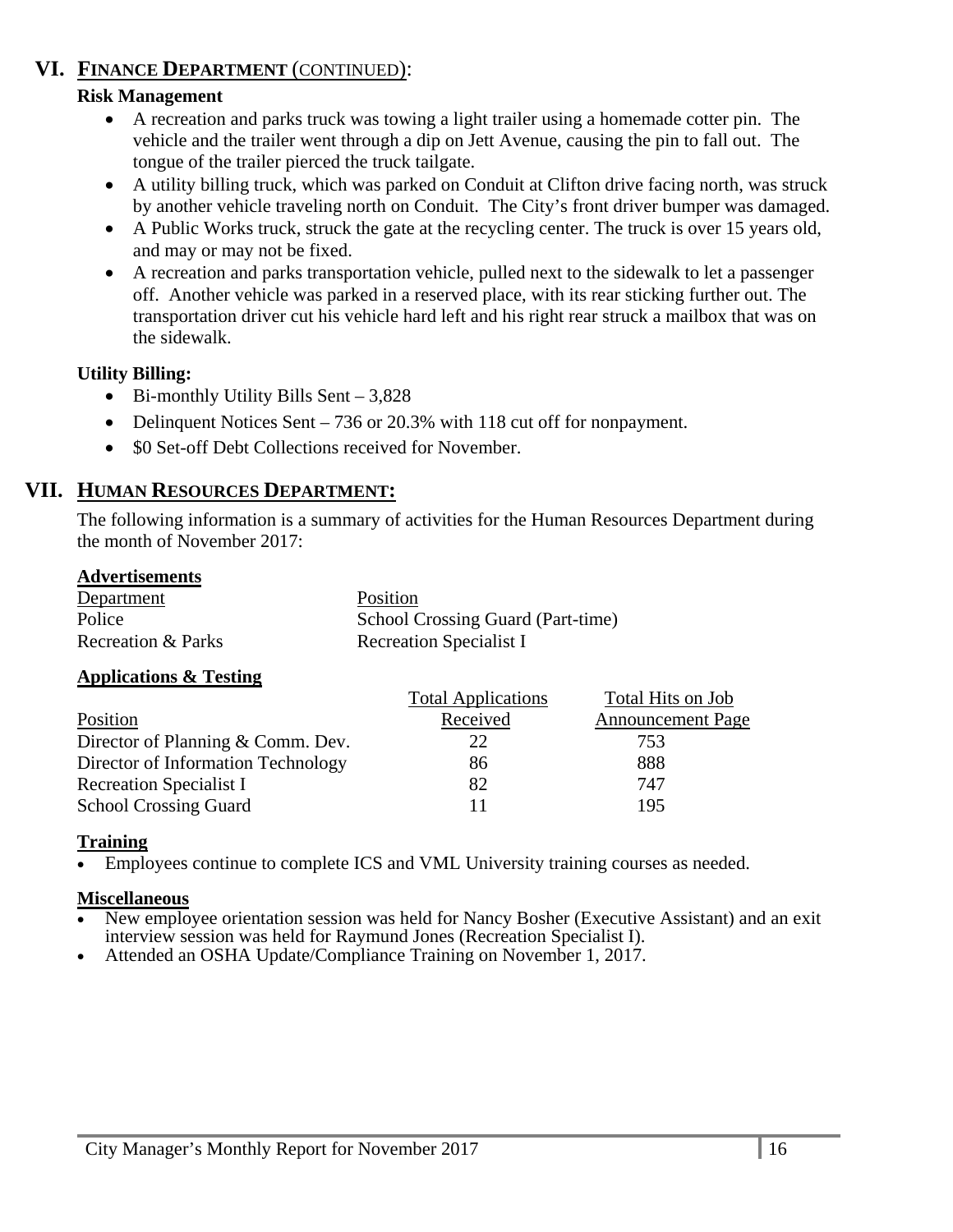## **VIII. INFORMATION TECHNOLOGY DEPARTMENT**

The **City's website,** www.colonialheightsva.gov**, had 56,096 page views in the month of November.**

| Top fifteen sites visited after home page:                                                                                                                                                                                                                                                                                                                                          | Top five countries after U.S.:                                                                                                                                                                                                                                                                                                                                                                                                         |
|-------------------------------------------------------------------------------------------------------------------------------------------------------------------------------------------------------------------------------------------------------------------------------------------------------------------------------------------------------------------------------------|----------------------------------------------------------------------------------------------------------------------------------------------------------------------------------------------------------------------------------------------------------------------------------------------------------------------------------------------------------------------------------------------------------------------------------------|
| 1.<br>Library<br>Real Estate Records Search<br>$\mathcal{P}$<br>3.<br>City Employees Login<br>Animal Shelter<br>4.<br>5.<br>Human Resources<br>6. Online Bill Pay<br>Christmas Parade<br>$7_{\odot}$<br>8. Yard Sale Permits<br>Police<br>9.<br>10. Recreation & Parks<br>11. Our Government<br>12. GIS & Maps<br>13. Records & Property Maps<br>14. Jobs<br>15. Sports & Athletics | $\blacksquare$ France<br>a India<br>$\blacksquare$ Canada<br>and the second second second second second second second second second second second second second second second second second second second second second second second second second second second second second second seco<br>Germany<br>$\blacksquare$ Italy<br>Top five regions after Virginia:<br>Nevada<br>Maryland<br>Georgia<br><b>■ California</b><br>New York |
|                                                                                                                                                                                                                                                                                                                                                                                     |                                                                                                                                                                                                                                                                                                                                                                                                                                        |

- Citizens submitted and city staff processed 308 service requests and questions through the "Report a Concern" module during the month of November. The City of Colonial Heights' Facebook Page now has 4,378 fans and the City's Twitter account has 1,092 followers.
- $\star$  IT assisted the Police Department and Emergency Communications with registering for GIS classes offered by ESRI through our Enterprise Account. Worked with Supreme Court IT personnel to troubleshoot and correct the newly installed Magistrate Video System. Assisted the Finance Department with connections and technical support for their demonstrations in Council Chambers. IT is working with the Police Department and managing the install of the Live Scan Fingerprinting Equipment.
- $\mathcal{R}$  Proactive Information Management completed 49.5 hours of IT service and maintenance for City departments this month.

### **IX. LIBRARY:**

- $\approx$  The library staff circulated 18,659 titles in November.
- $\dot{\mathcal{R}}$  Five thousand, one hundred and fifty-two ebooks circulated on Kindles, while 284 ebooks and audiobooks were downloaded from the library's online Hoopla collection. Four hundred and forty-one residents are currently using Hoopla.
- $\star$  The public computer center had 1,539 users, while the iPad center was used 116 times.
- $\approx$  One hundred and eighty-six children participated in the Story Time program, and 24 children were served through the library's Rolling Reads outreach program to day care centers.
- $\approx$  The library's meeting rooms were used by 106 groups.
- $\star$  Seventy-nine residents registered for new library cards, and an average 511 residents used the library each day.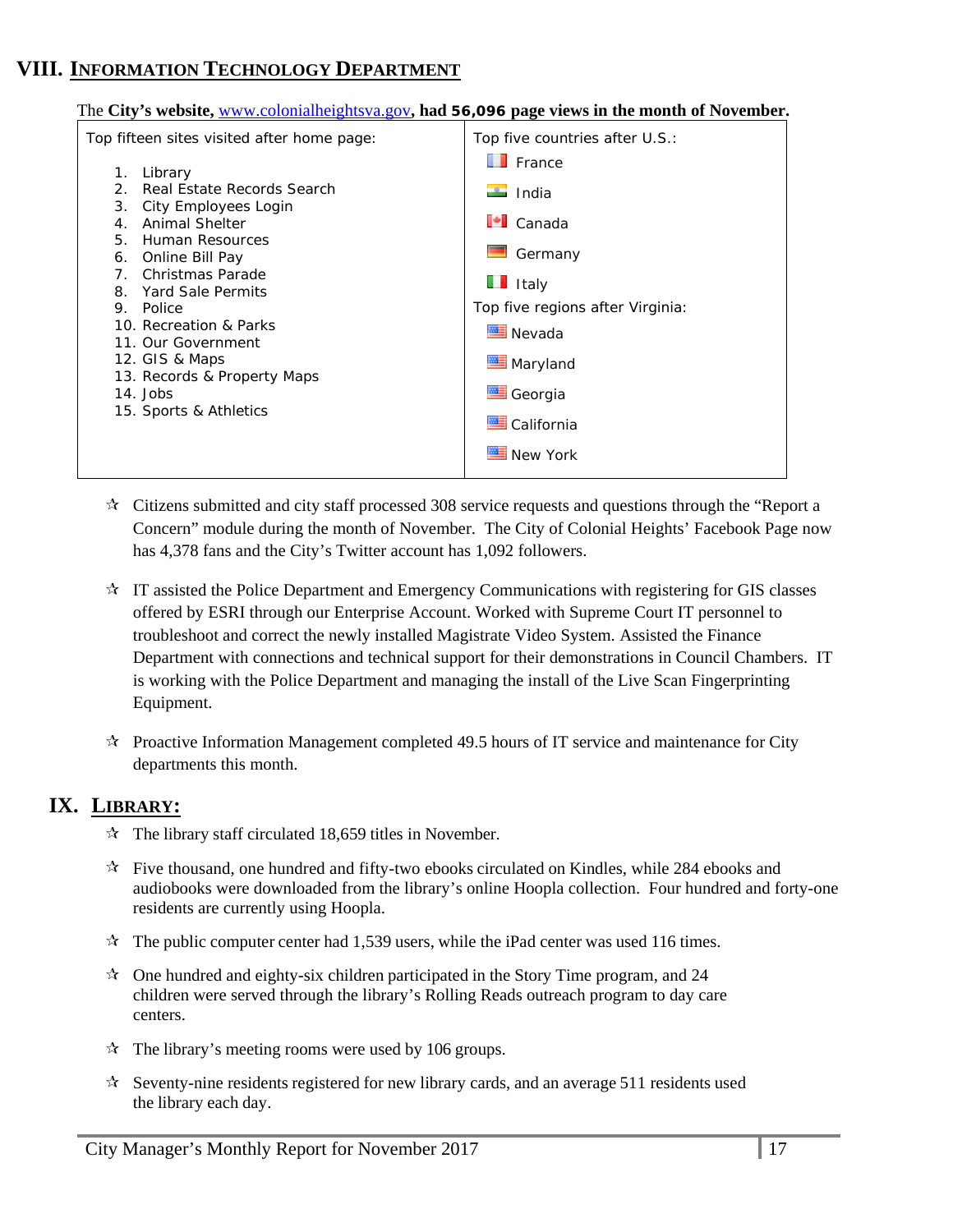## **X. RECREATION & PARKS DEPARTMENT:**

Our Youth Football/Cheerleading and Adult Softball leagues completed their seasons in November. The Department's Annual Christmas Card contest was conducted at all three elementary schools the middle of November and the winning submission came from Samantha Weng at Lakeview Elementary School. The Department also held the City of Colonial Heights Christmas Tree Lighting and Santa's Workshop event on November 25<sup>th</sup> and staff continued making preparations for the 65th Annual Colonial Heights Christmas Parade.



| <b>Athletics</b>                   | 2017     | 2016     |
|------------------------------------|----------|----------|
| Adult Softball (Fall League)       | 19 teams | 17 teams |
| Youth Football                     | 45       | 113      |
| Youth Cheerleading                 | 51       | 72       |
| Youth Wrestling                    | 15       | 27       |
| Youh Basketball Clinic             | 20       | 222      |
| <b>Activities/Programs</b>         | 2017     | 2016     |
| <b>Christmas Card Contest</b>      | 185      | 168      |
| Christmas Tree Lighting            | 200      | 250      |
| Santa's Workshop                   | 16       | 36       |
| Little Baker's Club                | 4        | n/a      |
| Art & Pizza Night                  | 8        | n/a      |
| Karate                             | 8        | 11       |
| <b>Belly Dance</b>                 | 5        | 5        |
| <b>Facility Usage</b>              | 2017     | 2016     |
| Community Room Attendance          | 1,216    | 1,240    |
| <b>Community Room Reservations</b> | 30       | 30       |

| <b>Activities</b>                        | 2017             | 2016             |
|------------------------------------------|------------------|------------------|
| <b>Adult Coloring</b>                    | 11               | N/A              |
| <b>Bingo in Center</b>                   | 24               | 18               |
| <b>Bowling</b>                           | 240              | 240              |
| <b>Bridge Party</b>                      | 27               | 44               |
| <b>Bridge Tournament</b>                 | 77               | 120              |
| <b>Craft Classes</b>                     | 13               | N/A              |
| Senior Advisory Board Meeting            | 5                | 8                |
| Senior Club Meeting                      | $\overline{71}$  | 87               |
| Senior Citizen Dance                     | $\overline{112}$ | 81               |
| Sing A-Long                              | 24               | 23               |
| <b>Awareness/Education</b>               | 2017             | 2016             |
| <b>Blood Pressure Check</b>              | 22               | 20               |
| Cholesterol Lunch & Learn                | 18               | N/A              |
| <b>Classes</b>                           | 2017             | 2016             |
| Bridge 101                               | 12               | 24               |
| <b>Colorful Creation Open Paint</b>      | 19               | 36               |
| Crochet & Knitting                       | $\overline{30}$  | 49               |
| <b>Line Dancing Class</b>                | 60               | 62               |
| <b>Quilts for Vets</b>                   | 7                | 10               |
| <b>Sewing Class</b>                      | $\overline{15}$  | 16               |
| <b>Tap Class</b>                         | 89               | 62               |
| <b>Watercolor with Faye</b>              | 20               | 25               |
| <b>Fitness</b>                           | 2017             | 2016             |
| Muscles in Motion                        | 203              | 187              |
| Sit & Let's Get Fit                      | 197              | 147              |
| Strength & Stretch                       | 384              | 315              |
| Tai Chi                                  | 31               | 24               |
| Pickleball                               | 90               | 67               |
| <b>Water Aerobics</b>                    | 42               | $\overline{34}$  |
| Yoga                                     | 117              | 108              |
| Zumba Gold                               | 14               | N/A              |
| <b>Trips</b>                             | 2017             | 2016             |
| Alzheimer's Walk                         | 6                | 11               |
| <b>Biltmore Trip</b>                     | 28               | N/A              |
| Lunch Bunch                              | 8                | 9                |
| Riverside                                | 24               | N/A              |
| <b>TOTAL</b>                             | 2,040            | 1,827            |
| <b>Volunteer Hours</b>                   | 40               | 5                |
| <b>Meals</b>                             | 2017             | 2016             |
| <b>Home Delivery Meals</b>               | 80               | 15               |
| <b>Site Meals</b>                        | 38               | 53               |
| Transportation                           | 2017             | 2016             |
| <b>Total Passengers</b>                  | 199              | $\overline{207}$ |
|                                          | 426              | 392              |
| <b>Total Trips</b><br><b>Total Miles</b> | 2333             | 2371             |
| Wheelchairs                              | 5                | 9                |
| Donations                                | \$204.80         | \$228.60         |
| <b>New Riders</b>                        | $\overline{2}$   | 4                |
|                                          |                  |                  |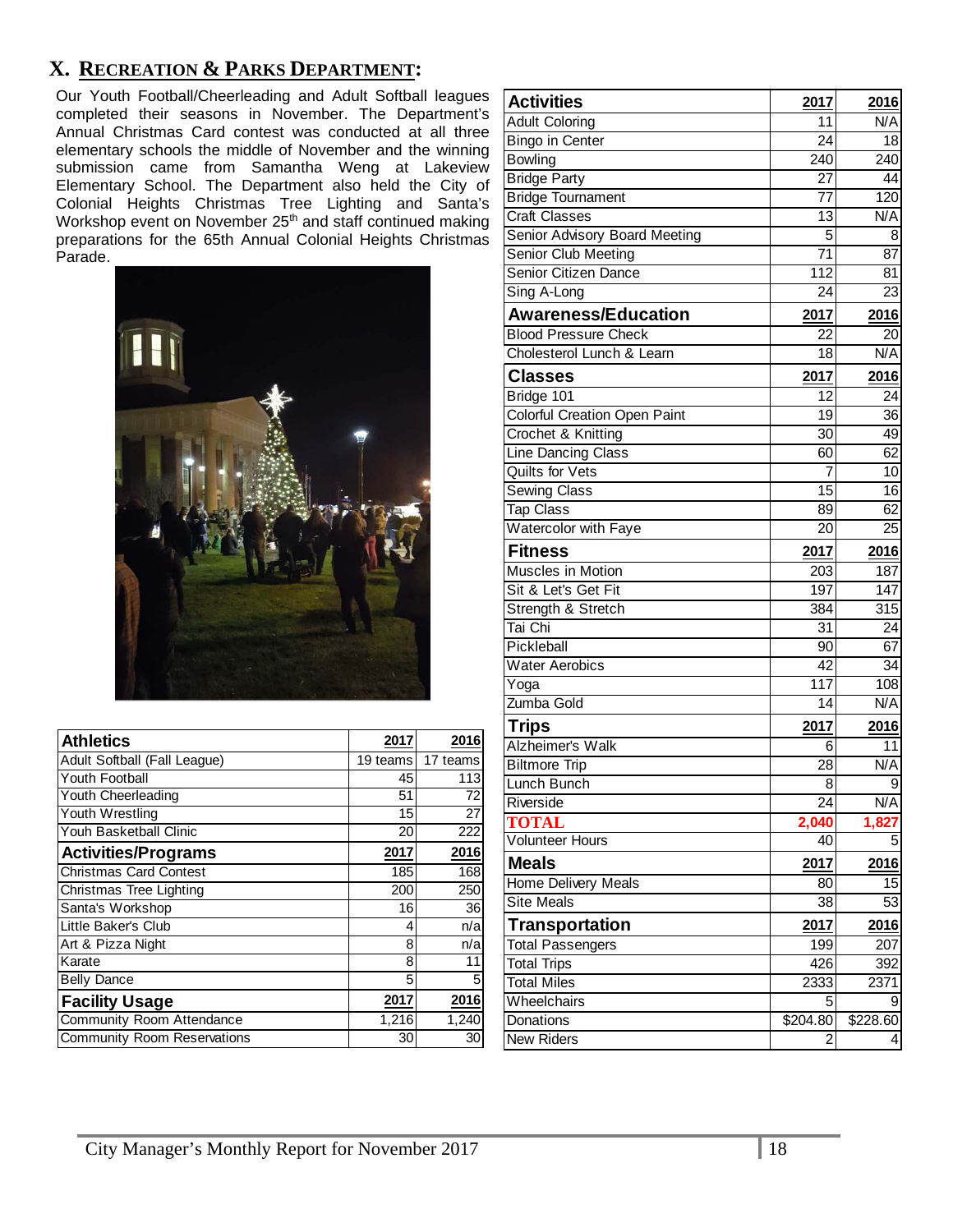# **Parks, Horticulture, Buildings & Grounds**

- Removed all goals, benches, and trashcans from fields at Soccer Complex.
- Installed and decorated City Christmas Tree at Courthouse.
- Closed and winterized bathrooms at all parks.
- Winterized water lines at all ball fields.
- Delivered and set up chairs at War Memorial for Veterans Day ceremony. Removed chairs after ceremony.
- Applied cleaning chemical and power washed grandstand area in Shepherd Stadium. Prepped for painting.
- Filled new playground area at Lakeview Park with Fibar.
- Assisted Rotary Club with the construction of a gazebo at Lakeview Park.
- Replaced vandalized fence rails on Appomattox River trail.
- Painted Victim Witness room at Courthouse.
- Installed sheetrock over window area in Communication's Dispatch area, preparing for new dispatch desk.
- Removed all batting cage nets and put in storage for winter.
- Repaired Skate Park ramps.
- Blew and raked leaves at sites.
- Installed Christmas wreaths at City welcome signs.
- Planted pansies at sites.
- Cut and cleaned under hedges at War Memorial.
- Raked pine tags and used as ground cover in flowerbeds.
- Cut liriope plants back at sites.
- Removed annuals from sites.
- Mulched sites as needed.
- Trimmed hollies at Health Department building.

## **Violet Bank Museum**

|                   | 2016 | 2017 |
|-------------------|------|------|
| <b>Attendance</b> | 149  | 113  |

- Candlelit Tours prep preparation,
- Architectural Scanning preparation for Structure Report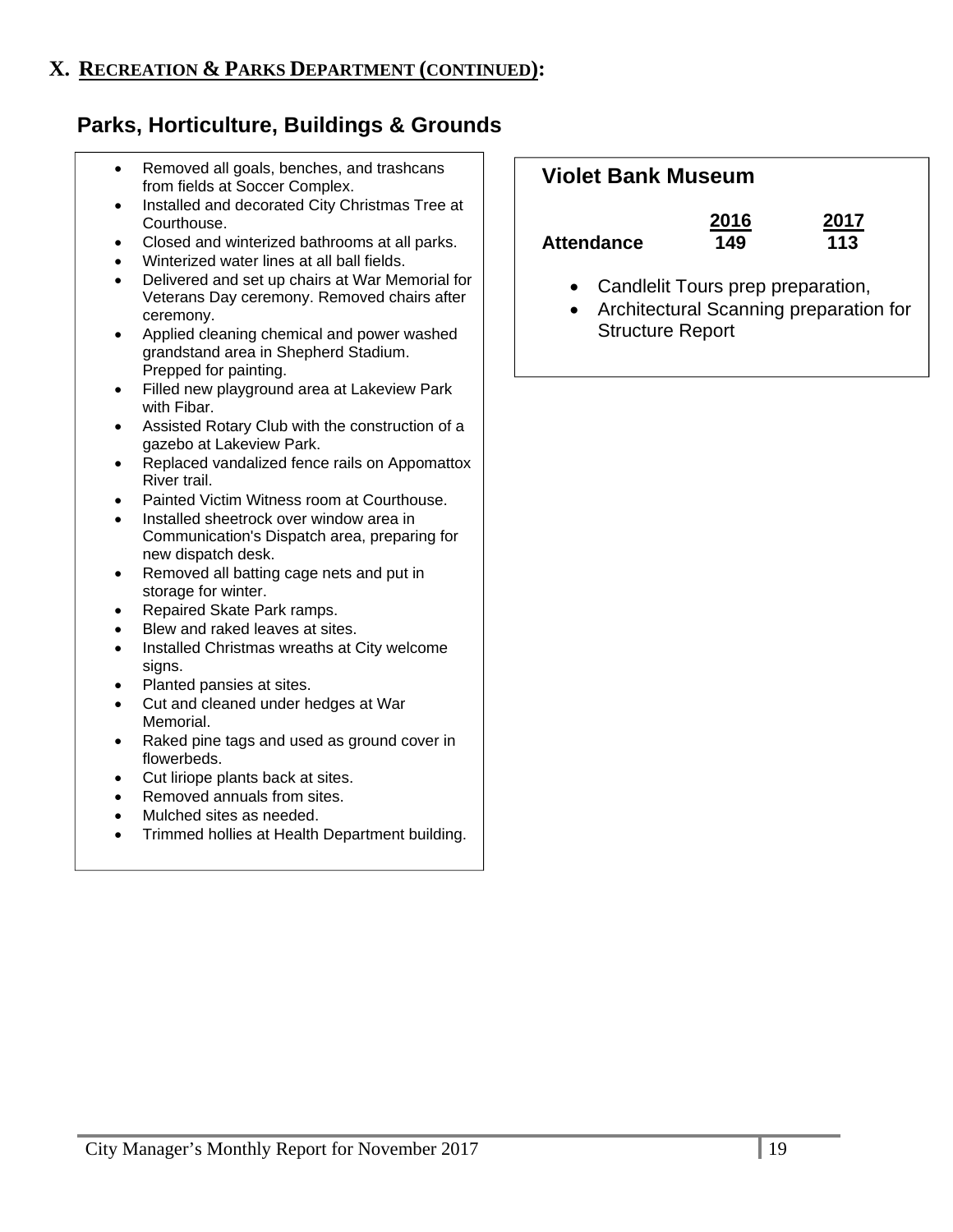# **XI**. **OFFICE ON YOUTH & HUMAN SERVICES:**

### **Youth Advisory Council Activities**

- 15 YAC Members, 2 Youth Services Commission Representatives, 1 Parent and YAC Advisor Attended November YAC Meeting
- Signed 94 Cards to Send to McGuire Veterans Hospital In Honor of Veterans' Day
- 4 YAC Officers and YAC Advisor Met to Plan for December Meeting

### **Youth Services Commission**

• Held their bi-monthly meeting.

### **Kids' After School Program**

- KAP Enrollment: Tussing  $-23$ , North  $-14$ , Lakeview  $-12 \& \text{CHMS} 8$ .
- Field trips- Holiday Bowl 45 students participated; CHMS students sponsored Salvation Army stocking filler project.
- Volunteer hours- Matoaca High School- 80; VSU 50; VCU 5; Community members- 26; CHHS  $-70.$
- Intern Hours- Social Work Interns -120, Education Interns 82.

### **Ongoing Monthly Meetings/Trainings**

- Kiwanis Meetings/Board Meeting
- Colonial Heights Food Pantry Board Meeting/Board Training
- Colonial Heights School Board Meeting
- Positive Parenting Coalition
- Juvenile and Domestic Violence Task Force Meeting
- Interagency Prevention Team Meeting
- CHHS CADRE Meeting
- CARES Board Meeting, Financial Committee Meeting
- Suicide Prevention Committee Meeting
- CAAN-DUU Coalition Meeting
- FAPT
- Smart beginnings/School Readiness
- Southside Trauma Informed Care Network
- DJJ Community Network meeting
- Rule of Law Day Training
- Community Policy & Management Team
- Chesterfield Budget Management meeting-CSA
- Community Coalitions of Virginia

### **Diversion Program Participation**

- **Community Service** 
	- 4 Youth Completed 24 Hours of Service Learning
- **Shoplifting Diversion** 
	- 7 Youth and a Parent Attended the Shoplifting Diversion Program
- **Active Parenting of Teens**  No Parents Are Currently Participating in "Active Parenting"
- **Teen Life Skills** 
	- No Youth Completed Course Work for "Teen Life Skills"
- **Miscellaneous Youth Services (Non DJJ)** 
	- 7 Youth Completed 22 Hours of Community Service